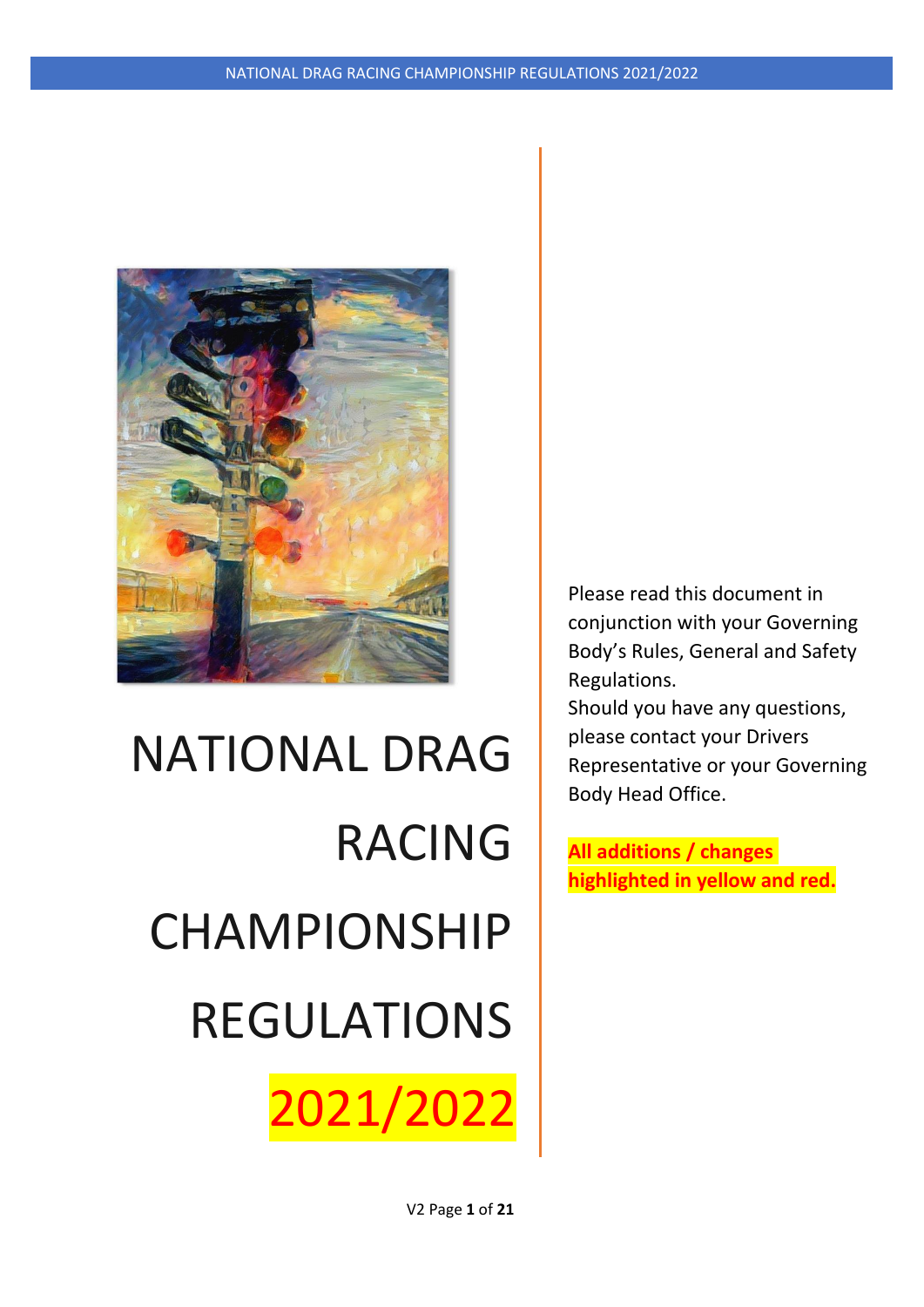# **CHAMPIONSHIP GUIDELINES**

**Group Two Indexes:** where different between the two Governing Body's shall be the slower of the two from the first event. *Competitor Index Control (CIC) index system in effect for this Series.* Example, if an index is 9.00 and a racer runs 8.00 in eliminations, the index will automatically adjust by half; in

this case the new index will be 8.50 for the next round. The system will adjust the index if a racer continues to run under index throughout the meeting.

If a racer runs twice under the index at the same event through qualifying or eliminations , then the index will be changed for the next meeting to the quickest ET as long as it was backed up by 1%, if not backed up within 1% then the second quickest ET under the index will be the index for the next meeting.

**Records:** Any driver can set an NZDRA National record at any Championship event held at an NZDRA Sanctioned dragstrip. These tracks are: Tokoroa, Taupo, Masterton Motorplex and Motueka. Any driver can set an IHRA Track record at Napa Auto Parts Dragway and Ruapuna. For the purpose of this Championship series, there will be no points awarded for a claimed record, either MPH or ET. The vehicle must adhere to the Sanctioning Body of that Event to be eligible.

| <b>Entry Fees:</b>                                                                  |        |
|-------------------------------------------------------------------------------------|--------|
| Top Doorslammer, Top Alcohol                                                        | \$170  |
| Supercharged Outlaw, Top Street, Sport Compact, Competition, Competition Bike       | \$140  |
| Super Sedan, Modified                                                               | \$110  |
| Removed: Super Gas                                                                  |        |
| <b>Super Street</b>                                                                 | \$80   |
| Screaming Eagle, Modified Bike                                                      | \$55   |
| Junior Dragster, Teen Racing                                                        | \$Free |
| Each racer must also pay:                                                           |        |
| IHRA Day Affiliation for NZDRA members racing at Napa Auto Parts Dragway, Ruapuna   | (525)  |
| NZDRA Day Affiliation for IHRA members racing at Tokoroa, Taupo, Masterton, Motueka | (525)  |

# **Prizemoney, Travel & Trophies:**

If a track pays prizemoney currently, these amounts will stay the same, in accordance with the relevant rulebook regulations for a National Series. Travel money will be paid according to the Track policy. Confirmation of this may be required on submission of entry, or at entry booth. Please check with the track secretary prior to the event for both prize and travel money schedules. Trophies will be awarded to the Winner and Runner-up in each division.

| <b>Points:</b> | <b>Final Placings</b>        |                  | <b>Qualifying</b> |                                                                                                                          |  |  |
|----------------|------------------------------|------------------|-------------------|--------------------------------------------------------------------------------------------------------------------------|--|--|
|                | Winner                       | 100 points       | No 1: 8 points    | No 5: 4 points                                                                                                           |  |  |
|                | Runner-up                    | 80 points        | No 2: 7 points    | No 6: 3 points                                                                                                           |  |  |
|                | Semi-final                   | 60 points        | No 3: 6 points    | No 7: 2 points                                                                                                           |  |  |
|                | Quarter-final                | 40 points        | No 4: 5 points    | No 8: 1 point                                                                                                            |  |  |
|                | Eight-final                  | 20 points        |                   |                                                                                                                          |  |  |
|                | Sixteenth-final              | <b>10 Points</b> |                   |                                                                                                                          |  |  |
|                | <b>Thirty second - Final</b> | <b>5 Points</b>  |                   |                                                                                                                          |  |  |
|                |                              |                  |                   | If there is any draw on total season points for $1st$ , $2nd$ or $3rd$ placings a count back will apply to determine the |  |  |

winner of each placing, count back will be total points earned over all rounds plus the 50 interisland points (if applicable). If still a draw after countback then equal placings will be awarded.

V2 Page **2** of **21**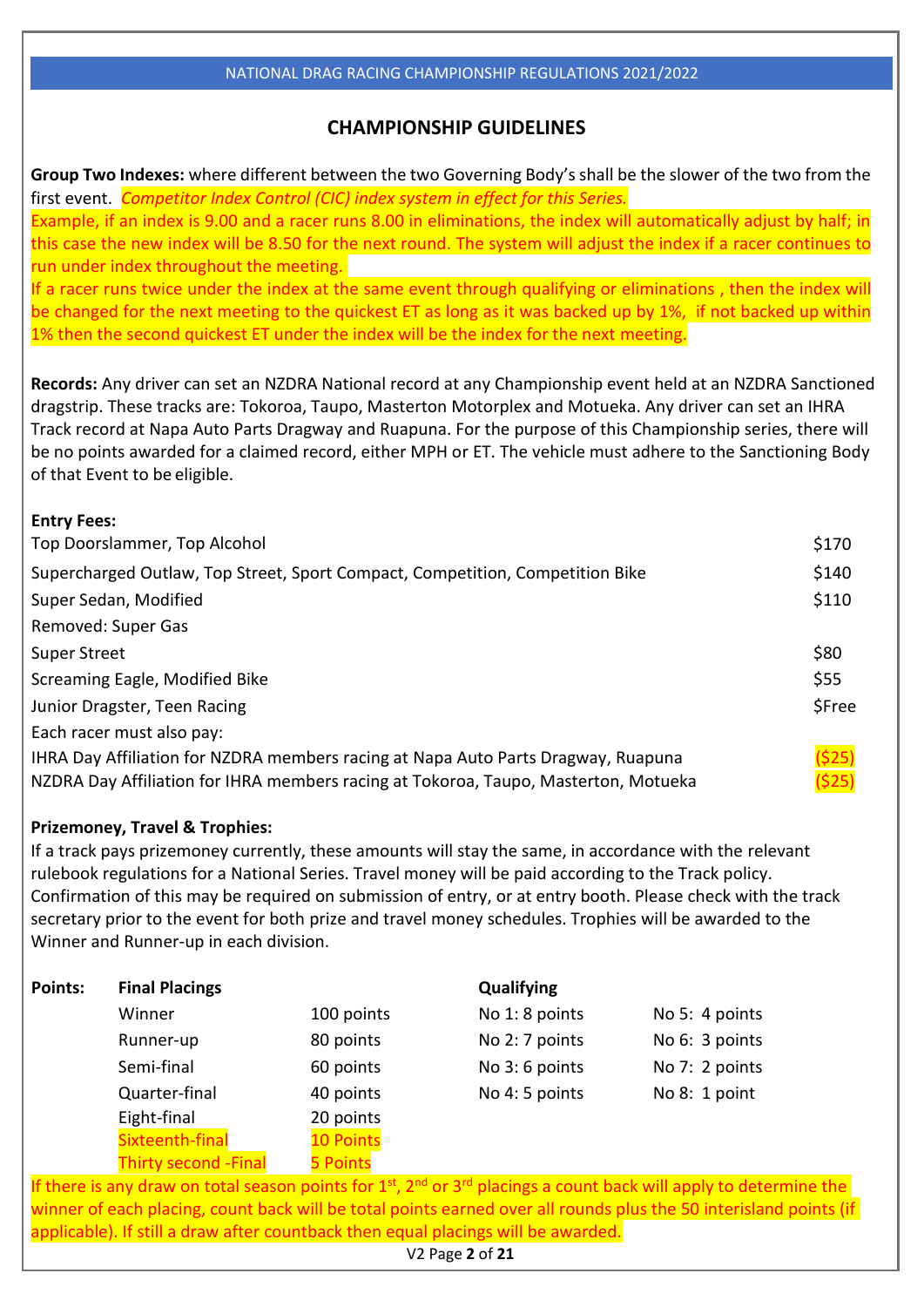To gain points in the Series, competitors must be a paid member or license holder (NZDRA or IHRA). 20 points will be awarded to each vehicle on confirmation of entry at event entry booth.

Crossing interisland is not compulsory, but 50 points will be awarded once only for crossing inter-island series meeting attended. The 50 points will be added to your total points tally.

Winning the Championships: Series points will be awarded from your five (5) best rounds available for each group and must include compulsory entry into the finals. You do not have to count points from the final round. If finals are not entered your total points will be your best 4 points rounds plus, 50 points inter-island if applicable.

**Group 1:** Have 5 rounds of racing in total available. (Points counted from all 5 rounds) **Group 2 & SCO:** Have 8 rounds of racing in total available. (Points counted from 5 best rounds) **Group 3:** have 9 rounds of racing in total available. (Points counted from 5 best rounds)

Should an event be abandoned at any time after qualifying has been completed but before the first round of eliminations for all classes, then entry and qualifying points will be awarded to competitors. Where not all competitors in a round of racing have not faced the starter at the point of abandonment of the event, no Championship points will be allocated from that round. Points allocation in these instances will revert to the previous complete round of racing.

# **Penalties**

All points will be removed from any competitor under-weight in any Group One or Two class. Points may also be removed from any competitor not in compliance with the rules and regulations as set out in your Governing Body's rulebook.

No points if disqualified for the run. Points will be retained from previous position.

# **Qualifying – Non-Qualifiers**

All racers must front with their class for qualifying. If you are not on the start line with the rest of your class, you will miss that round of qualifying. In addition, if for any reason you are able to make the start line but lose fire, we will allow a restart if your class is still on the track. However, if your class has finished its round of qualifying before you are ready, you will not be permitted to run. No test runs/qualifying runs outside of the class qualifying session. NO correspondence will be entered into.

Those who have entered to race, but are unable to qualify and want to persevere and get the car going for round 1 of eliminations are able to do so *under the following circumstances:*

- $\bullet$  If the class has an unlimited field the racer will be added as bottom qualifier;
- If the class is an 8-car field such as Top Door Slammer, Top Alcohol, then the racer may be added as bottom qualifier if the class field size has not been reached;
- If there is more than one racer that fits this bill, in an 8-car field they will be drawn out of a hat to select which order they will qualify in at the bottom of the field

# **Qualifying Group One**

All group one racers must qualify in alternate lanes, if a racer runs in the left lane for the first qualifying round and misses round two, then comes out for round three, they must then qualify in the right lane. There is to be no buys unless there is an odd number of vehicles. If deemed necessary to eliminate bye runs the start line officials may change the racers lane. Refusal to comply with the officials' request will result in the qualifying run being disallowed and possible disqualification at starters' discretion.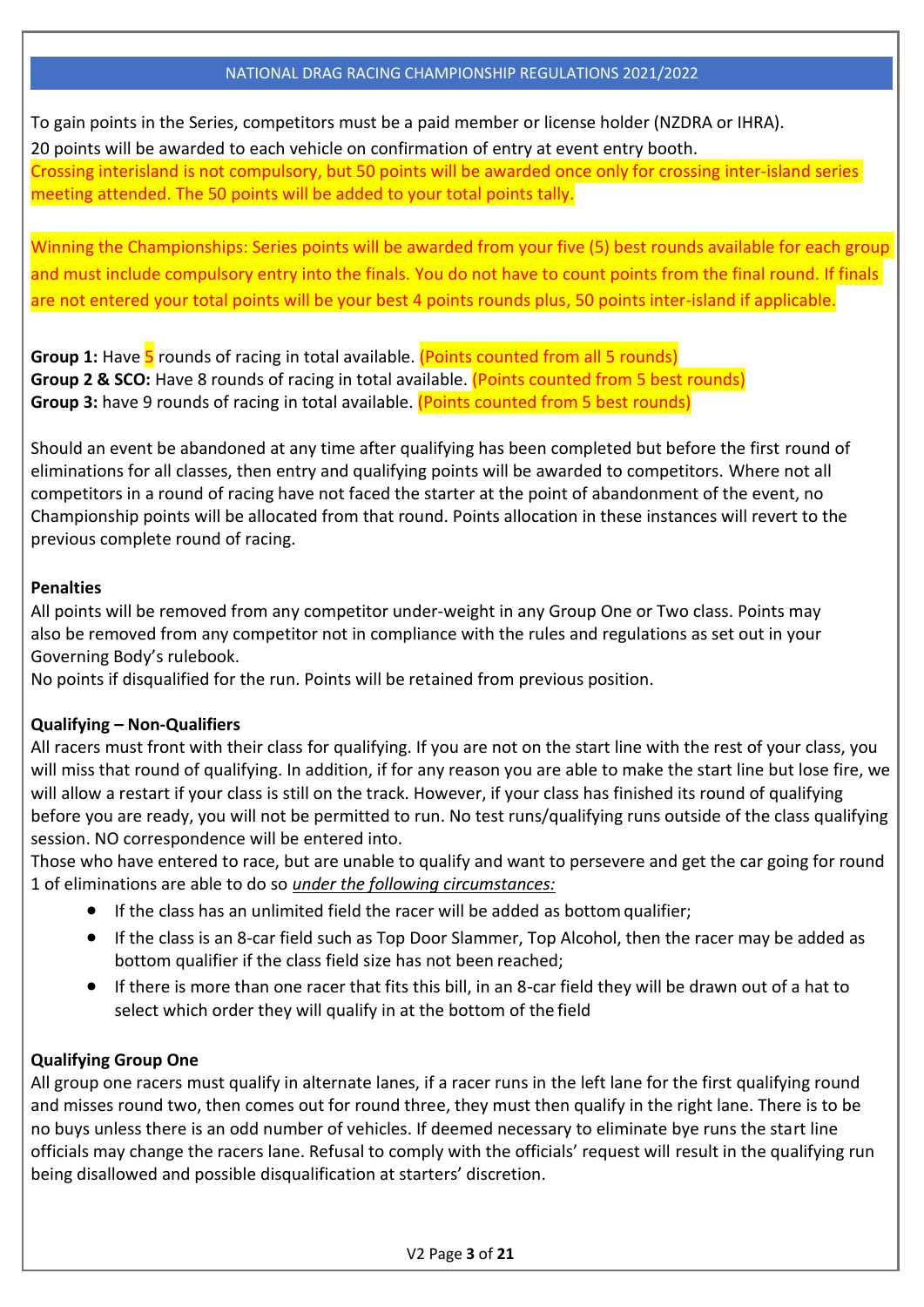# **Event Abandonment – at Finals that are not Completed**

When a class final is not completed at an event that has been abandoned the following conditions will apply:

- **a.** At abandonment of the event, the two vehicles will receive runner-up points and runner-up prize-money pending the outcome of the final race.
- **b.** Only the final will be contested at the next event.
- **c.** The race will be held in the 2nd qualifying session of the next event.
- **d.** The race will decide the winner of the previous event and will entitle trophies to be presented, winner and runner-up points to be awarded and winner top up prize-money to be awarded.
- **e.** If for any reason both vehicles do not present for the race, the race will not be held and awarded points and prize- money will stand from the abandoned event.
- **f.** If only one vehicle fronts for the final that vehicle must face the starter and accept the green to take the win.

#### **Event Abandonment – at Semi Finals that are not Completed**

When a class semi-final is not completed at an event that has been abandoned the following conditions will apply:

- **a.** Championship points will be awarded as the minimum potential that can be earned. (60 points)
- **b.** No prizemoney will be paid

**Event Abandonment – at Quarter Finals or earlier rounds that are not completed** When a class quarter-final or earlier round has not completed at an event that has been abandoned the following conditions will apply:

- **a.** Championship points will be awarded to minimum potential at any point that can be earned after qualifying has been completed. (40 points)
- **b.** No prize-money will be paid.

# **Series Final Abandonment**

Should the Series Finals (or Rain Date if required) not be hosted for any reason to complete the Series, then the competitor with the highest points from a maximum of 5 rounds plus their 50 interisland points (if applicable) would be the winner or placed appropriately. (see above for drawn placings)

Should the Series Finals be abandoned at any time after a full class qualifying is completed, then all entry/qualifying/elimination round and interisland points if applicable, will be allocated to a competitor and may be counted as their best of 5 rounds series points results.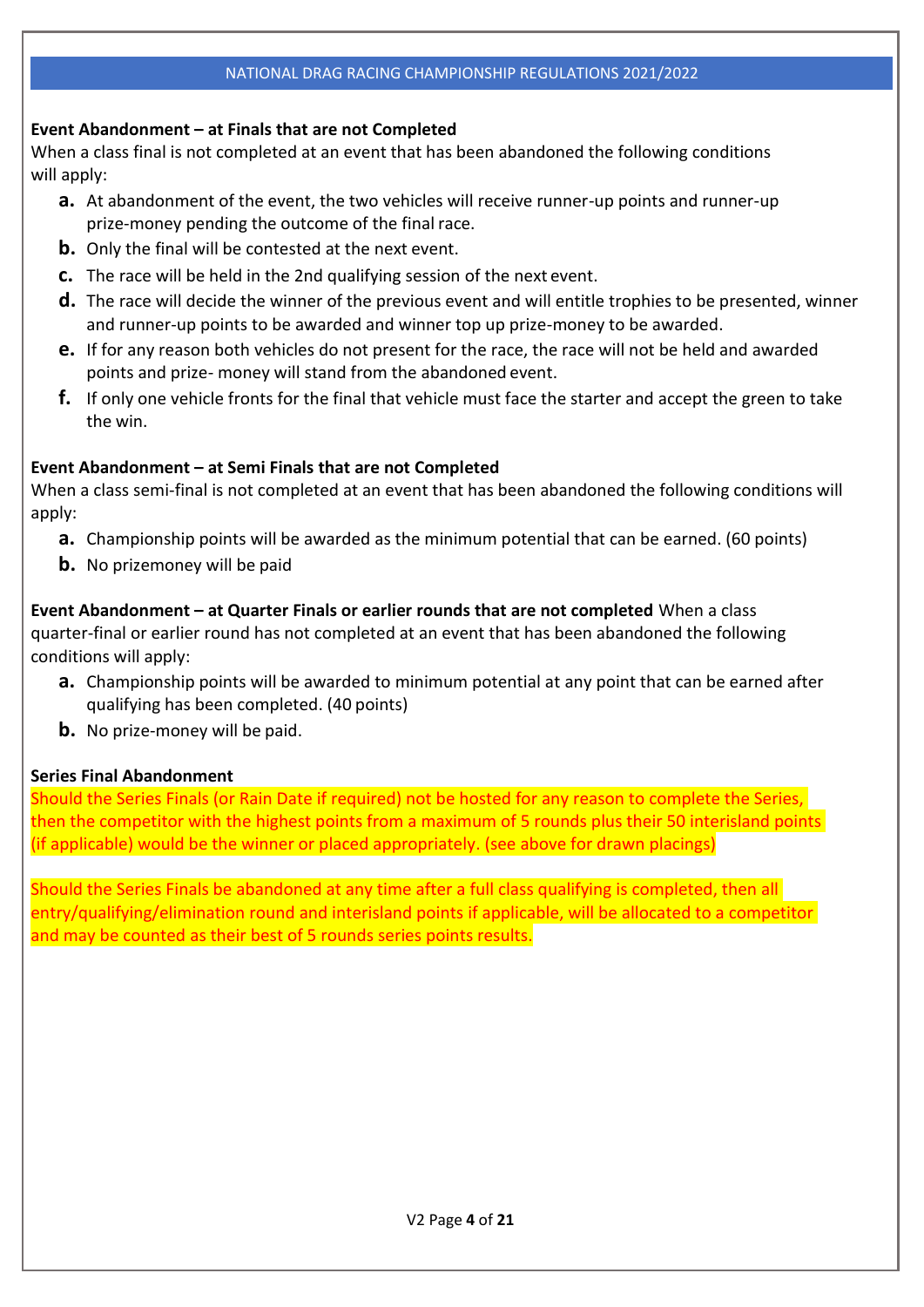# **Race Dates:**

19-20 February 2022 *\*26-27 February 2022*

24 October 2021 **Round 1** Ruapuna Park Christchurch 4 December 2021 **Round 2 Super Street Nationals** Amisfield Airport Tokoroa *\*5 December 2021 Round 2 Rain Date Amisfield Airport Tokoroa* 11-12 December 2021 **Round 3** Masterton Motorplex Masterton Motorplex 31 December 2021 **Round 4 Summer Nationals** Taupo Taupo Taupo 8 January 2022 **Round 5 Wellington Invasion** Napa Auto Parts Dragway Meremere 22 January 2022 **Group 1 only round** Napa Auto Parts Dragway Meremere 30 January 2022 **Round 6** Round 6 Ruapuna Park Christchurch 5 February 2022 **Round 7** All Round 7 All Round 7 All Round 7 All Motueka Nelson Round 8 NZ Nationals *Round 8 Rain Date* 12 – 13 March 2022 **Round 9 National Series Finals** Masterton Motorplex Masterton *\*19-20 March 2022 Round 9 Rain Date* Masterton Motorplex Masterton

**Date Event Track City** Napa Auto Parts Dragway Napa Auto Parts Dragway

**Meremere Meremere** 

| Group 1                                |            |                 | Round 1          |               | Round 2          | Round 3                   |             |                       | Round 4                   | Round 5 (finals)          |
|----------------------------------------|------------|-----------------|------------------|---------------|------------------|---------------------------|-------------|-----------------------|---------------------------|---------------------------|
|                                        |            | Group 3 plus    |                  |               |                  |                           |             |                       |                           |                           |
|                                        |            | Comp Bike &     |                  |               |                  |                           |             |                       |                           |                           |
| Group 2                                | Round 1    | Modified        | Round 2          | Round 3       | Round 4          | Group 1 only              | Round 5     | Round 6               | Round <sub>7</sub>        | Round 8 (finals)          |
| Group 3 + Comp bike & Modified Tokoroa | Round 1    | Round 2         | Round 3          | Round 4       | Round 5          | Group 1 only              | Round 6     | Round <sub>7</sub>    | Round 8                   | Round 9 (finals)          |
| <b>Track</b>                           | Ruapuna    | Tokoroa         | <b>MMP</b>       | Taupo         | <b>NAPD</b>      | NAPD MMP                  | Ruapuna     | <b>Nelson</b>         | <b>MMP</b><br><b>NAPD</b> | <b>MMP</b><br><b>NAPD</b> |
| Year                                   | $Oct-21$   | <b>Dec-21</b>   | <b>Dec-21</b>    | <b>Dec-21</b> | $Jan-22$         | Jan-22                    | $Jan-22$    | Feb-22                | Feb-22 Feb-22             | Mar-22                    |
|                                        | Sunday     |                 |                  |               |                  |                           | Sunday      |                       |                           |                           |
|                                        | Labour day |                 |                  |               |                  |                           | Auckland    | Saturday              |                           |                           |
|                                        | weekend    |                 |                  |               |                  |                           | anniversary | Nelson<br>Anniversary |                           |                           |
| Rotation                               |            | 1st Saturday    | 2nd Saturday     | 31st          |                  | 2nd Saturday 3rd Saturday | weekend     |                       | 3rd Saturday              | 2nd Saturday              |
| 2020 21                                | 25th       | 5th             | 12th 13th        | 31st          | 9th              | 23rd                      | 31st        | 6th                   | 20th 21st                 | 13 <sub>th</sub>          |
| 2021 22                                | 24th       | 4th             | <b>11th 12th</b> | <b>31st</b>   | 8th              | 22nd                      | 30th        | 5th                   | <b>19th 20th</b>          | <b>12th 13th</b>          |
| 2022 23                                | 23rd       | 3rd             | 10th 11th        | 31st          | 14th             | 21st                      | 29th        | 4th                   | 18th 19th                 | 11 <sup>th</sup>          |
| 2023 24                                | 22nd       | 2 <sub>nd</sub> | 9th 10th         | 31st          | 13 <sub>th</sub> | 20th                      | 28th        | 3rd                   | 17th 18th                 | 9th 10th                  |
| 2024 25                                | 27th       | 7th             | 14th 15th        | 31st          | 11th             | 18th                      | 26th        | 1st                   | 15th 16th                 | 8th                       |
| 2025 26                                | 26th       | 6th             | 13th 14th        | 31st          | 10th             | 17th                      | 25th        | 31st Jan              | 21st 22nd                 | 14th 15th                 |
| 2026 27                                | 25th       | 5th             | 12th 13th        | 31st          | 9th              | 23rd                      | 31st        | 6th                   | 20th 21st                 | 13th                      |
| 2027 28                                | 24th       | 4th             | 11th 12th        | 31st          | 8th              | 22nd                      | 30th        | 5th                   | 19th 20th                 | 11th 12th                 |
| 2028 29                                | 22nd       | 2 <sub>nd</sub> | 9th 10th         | 31st          | 13th             | 20th                      | 28th        | 3rd                   | 17th 18th                 | 10th                      |
| 2029 30                                | 21st       | 1st             | 8th 9th          | 31st          | 12th             | 19th                      | 27th        | 2 <sub>nd</sub>       | 16th 17th                 | 9th 10th                  |
| 2030 31                                | 27th       | 7th             | 14th 15th        | 31st          | 11th             | 18th                      | 26th        | 1st                   | 15th 16th                 | 8th                       |

#### **Track Classification and rounds for series:**

| Tokoroa                            |                                                       | Group $3 - 1/4$ mile, (Modified $1/8$ mile) Group $2 - 1/8$ mile (Comp bike - $1/4$ mile) |  |
|------------------------------------|-------------------------------------------------------|-------------------------------------------------------------------------------------------|--|
| Motueka                            |                                                       | Group $3 - 1/4$ mile, Group $2 - 1/8$ mile, (SCO $1/8$ mile)                              |  |
| <b>Masterton Motorplex</b>         | Group 3, 2, $1 - 1/4$ mile                            |                                                                                           |  |
| Taupo                              | Group 3, $2 - 1/4$ mile                               |                                                                                           |  |
| Ruapuna<br>Napa Auto Parts Dragway | Group 3, $2 - 1/4$ mile<br>Group 3, 2, $1 - 1/4$ mile |                                                                                           |  |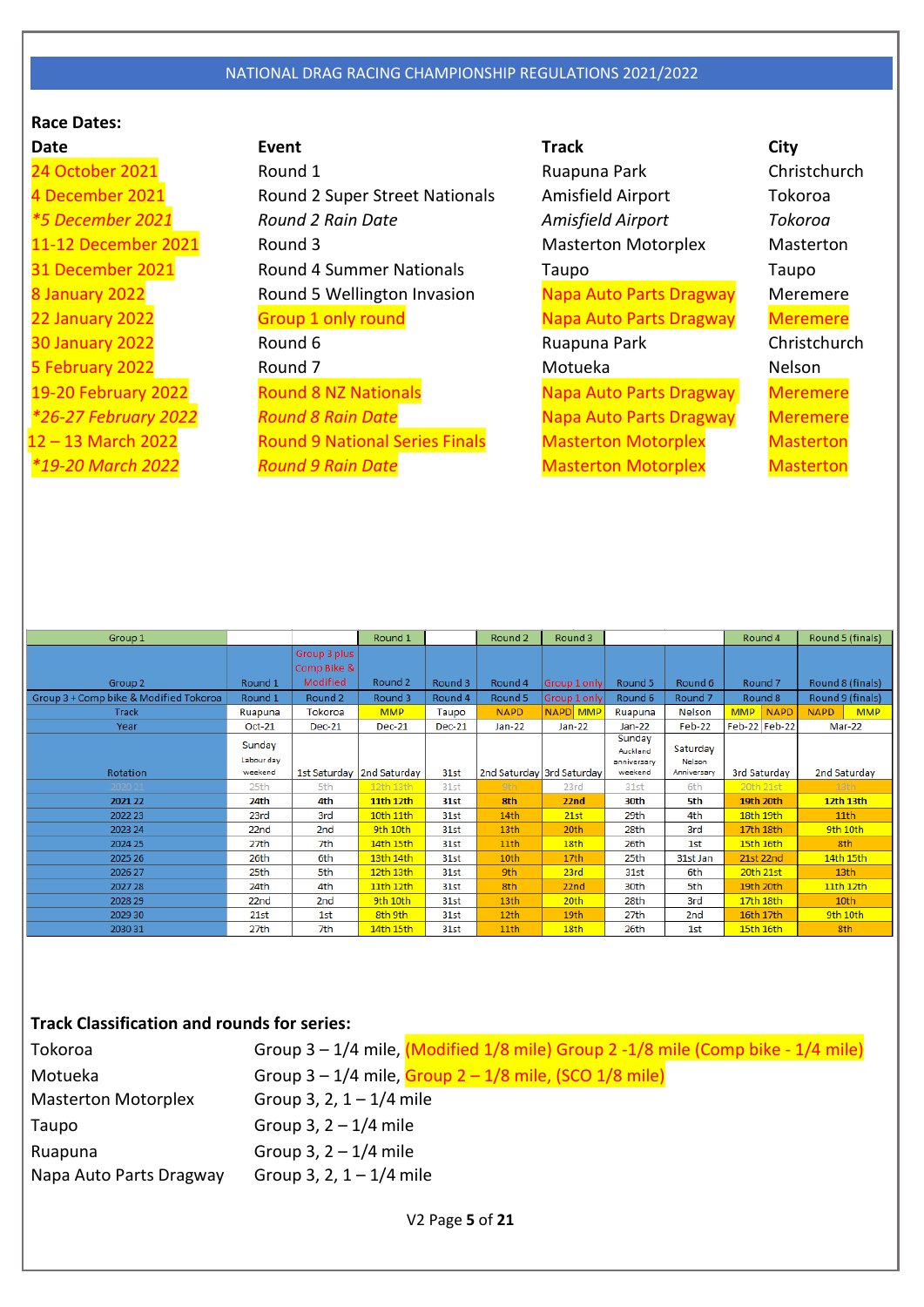# **CHAMPIONSHIP SERIES RULES**

**Licencing:** For this Championship Series, IHRA licence procedures can only be performed at an IHRA sanctioned event (Napa Auto Parts Dragway, Ruapuna). NZDRA licence procedures can be performed at all other tracks. **Bye Runs:** Bye runs must be made all categories. The driver must stage under the vehicles' own power and break the beam.

**Credentials:** All drivers are to ensure that they have a current civil drivers licence, and that they hold a relevant Competition licence and Logbook. Both NZDRA and IHRA licences and logbooks will be accepted at all Championship Events. As per above clause under entry fee's a day affiliation fee will also be required by IHRA sanctioned events for NZDRA members, and at NZDRA sanctioned events for IHRA members.

**Driver Safety:** For this Championship Series only, at IHRA Sanctioned Events FIA Suits are permitted up to SFI 3.2a/5, provided your vehicle is NOT running methanol.

**Points:** Points are not transferable between divisions. Only one class change permitted within division to retain allocated points. (See relevant rulebook or Governing Body office) if intending to replace a vehicle) Points are allocated to the competition number of the vehicle. Multiple

drivers – please see relevant rulebook for this process.

A competitor may change one division within a series. Points are not transferable between divisions. **NOTE:** If a competitor changes a division within a series that competitor cannot go back to their original division within that season.

**NOTE ALSO:** Where not enough cars in a class. Cars stay in the class they have entered, earn full points for their placing, do not get moved to another class, there is no minimum field size.

Top Alcohol and Top Doorslammer; whereas aminimum class of 4 is preferred, here is a breakdown of how the class will run should the minimum 4 car requirement not be met:

**2 Cars** = 3 Round Match Race, **1 Car** = Exhibition Only (qualifying points 10, attendance points 50) Must run a minimum of three passes (excluding qualifying) to be eligible for prize money.

All points available and allocated from top down – winner gets 100, runner up 80 etc etc except for when only 1 car attends in which case entry points and attendance points of 50 will apply.

# **Prize-money**

No prize-money will be paid if the event is abandoned prior to the quarter-finals.

# **Entry Fee**

Entry fee will not be refunded but will be transferred to the next event unless it is the last scheduled event of the year.

# **Event Officials:**

There will be an Official from each Governing Body in attendance at all Championship Events. However wherever possible, racers are to utilise their Drivers Representatives for any queries.

# **Rules and Regulations:**

This Championship Supplement is to be read in conjunction with your Governing Body's Rulebook. All Safety and General Regulations of the Sanctioning Body for each event are to be adhered to.

*This Championship Regulation Document is a working document, and as such, the Working Group that has developed this document reserve the right to amend or change any regulation as required. After any such change, all racers, tracks and drivers' representatives will be made aware via the usual channels*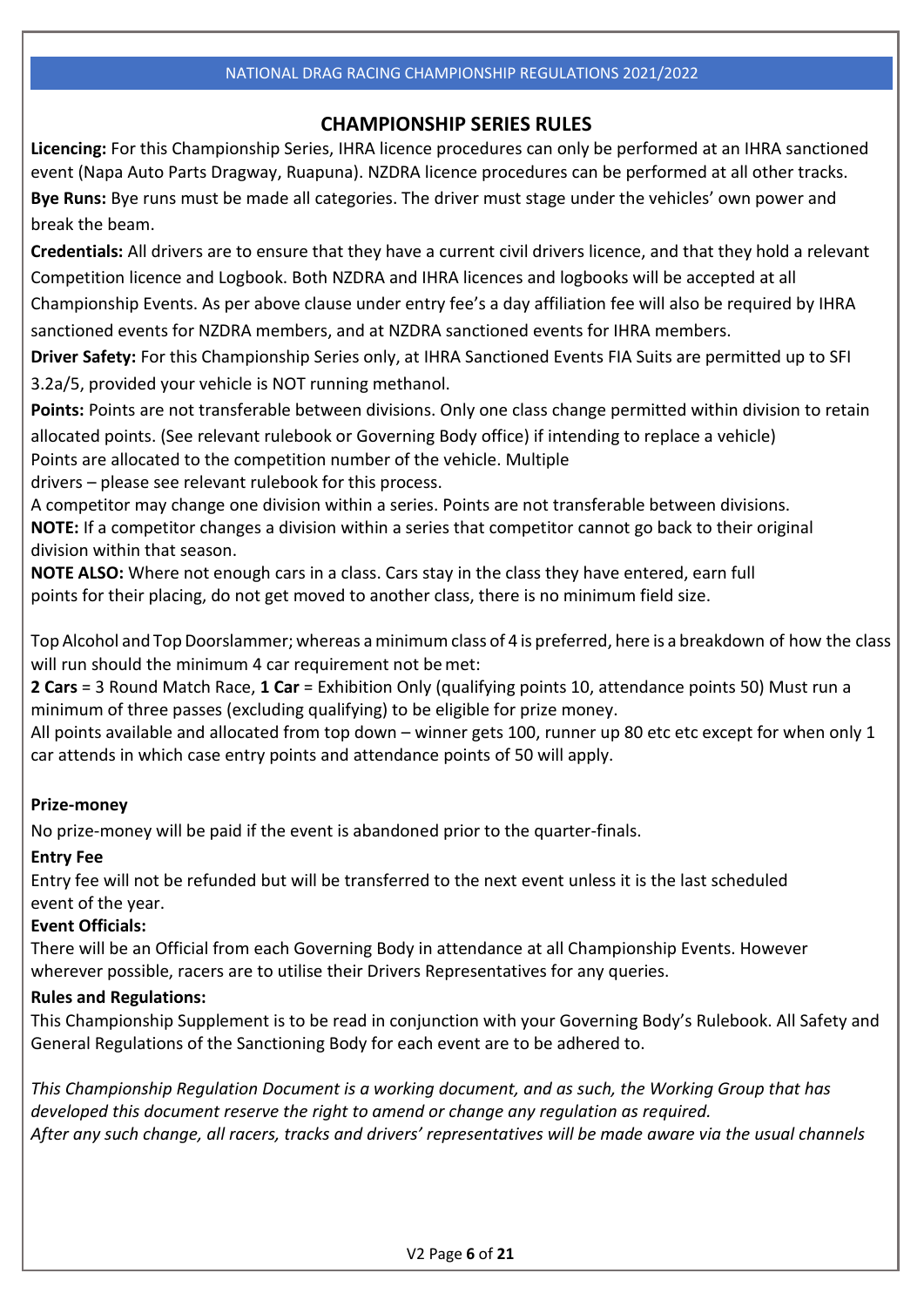# **GROUP THREE**

**Changing of dial ins. Dial ins can be changed a maximum of 30 minutes before coming under Starters orders (burn out box), but each track may shorten this time if they have the ability to alter nearer the line, this will be advertised by each track if less than 30 minutes. i.e, if the racer has put their dial in on the sheet and the sheet is taken to the tower (the dial in sheet is closed), But if racer has not come under starters orders within 30 minutes they have the right to change their dial in.**

**If there is a re-run required, the dial in can be changed.**

#### **JUNIOR DRAGSTER**

# **Class Concept**

*This division is intended to cater for competitors between the ages of 7 and 18 years, racing small replicas of dragsters and funny cars over a maximum of 1/8 mile. This is an introductory class intended to teach youngsters the fundamentals of drag racing.*

These class regulations must be read in conjunction with the relevant General and Safety Regulations of your governing body. Please see the latestrulebook and check the relevant website for any amendments. Any competitor running faster than their allowed cutoff will be disqualified from the event. It is up to the Parent/Guardian to report these infractionsto Track Officials as soon as possible.

# **BEGINNER (IHRA):** Age 7 to 9 years only.

**JUNIOR (NZDRA):** Age 7 to 8 years only.

ET restricted to 11.90 seconds or slower based on ET dial-your-own. Breakout rules apply.

One warning will be issued if a competitor runs quicker than 11.70. If the competitor does this a second time at the same event, they will be disqualified from the event. Any competitor running quicker than 11.50 at any time will be disqualified for the remainder of the event.

**ADVANCED (IHRA):** Age 10 to 17 years.

**INTERMEDIATE (NZDRA):** Age 9 to 11 years.

ET restricted to 8.90 or slower based on ET dial-your-own. Breakout rules apply.

One warning will be issued if a competitor runs quicker than 8.70. If a competitor runs quicker than 8.70 a second time, at the same event, they will be disqualified from the event. Any competitor running quicker than 8.50 any time will be disqualified for the remainder of the event.

**MASTER (IHRA)**: Age 12 to 17 years. Must meet all requirements for Advanced PLUS: minimum 1 full competition season mandatory. The competitor must provide documentation of experience and submit it with all license applications. Licensing by IHRA NZ or Track official after 3 approved runs between 7.90 and 8.90. Rack & pinion steering, and steel brake lines are mandatory. ET 7.90 or slower; maximum speed of 85 mph.

**SENIOR (NZDRA):** Age 12-18 years. ET restricted to 7.90 or slower based on ET dial-your-own. Breakout rules apply. **Note:** Class requirements must be read in conjunction with General Racing Regulations 2.0 and Safety

Regulations 5.0. **NZDRA Junior dragster Licence required:** Parents/guardians are required to hold an associate licence and are also required to co-sign Entry Indemnity form. Refer Racing Credentials Section 3.0.

# **CLASS REQUIREMENTS**

**Qualifying:** Best non-red reaction time.

**Field Size:** Unlimited

**Turnaround:** 15 minutes from last pairing.

**Tree:** .4 Full

**Staging:** Junior dragsters must stage under their own power unaided or disqualification will result (licencing runs excepted).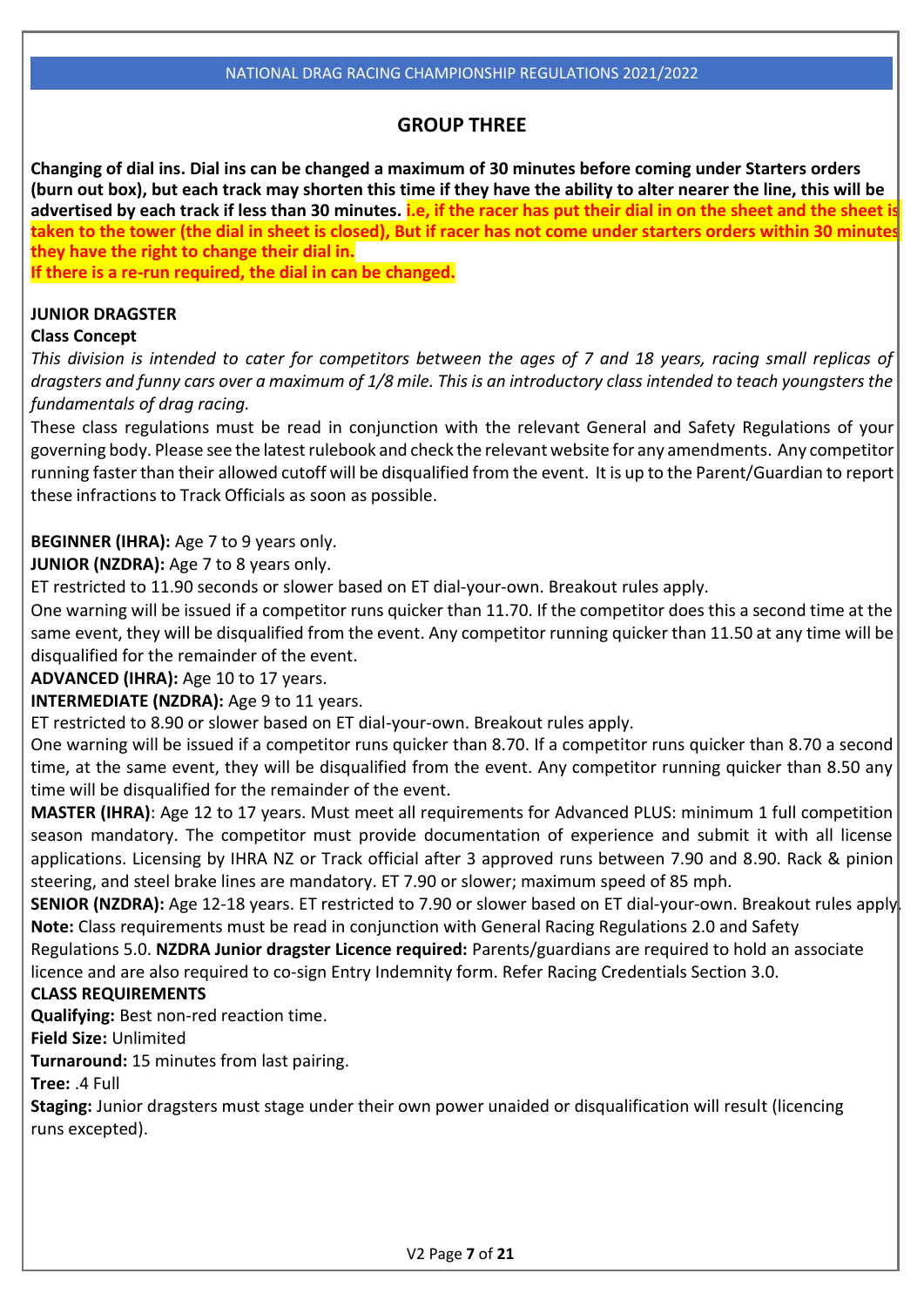# **SUPER STREET**

# **Class Concept**

This class of racing is intended for sedans running 11.00 seconds and slower over the 1/4 mile. Dial your Own handicap racing system. Teen racing may be incorporated into this class. If safety requirements are met, slicks are allowed. Vehicles are not permitted to dial in under 11.0 seconds. (Vehicles running 10.99 or quicker will be required to race in the Super Sedan division). Vehicles must have a current WOF, or be Tech Inspected. Tech Inspected vehicle drivers to hold relevant Competition drag racing licence. All Competitors are prohibited to cross the start line during burnouts, one warning given during qualifying, disqualification if start line crossed during eliminations.

Any runs under the minimum ET will result in **instant disqualification** during racing. It is up to the driver to report these infractions to the Track Officials as soon as possible. During qualifying, if competitor runs under the minimum ET (11.00) a warning will be issued, if the competitor re offends they will be disqualified for the remainder of the meeting. Sand Bagging is prohibited, one warning will be issued. If a competitor re offends they will be Disqualified for the remainder of the event, this ruling will be up to the discretion of the Track Official.

**Qualifying –** Best non-red reaction time. **Field Size –** Unlimited **Turnaround** - Must be capable of immediate turnaround. **Tree -** .4 Full

# **Class Requirements and Specifications**

**NZDRA Competitors** must hold a civil drivers licence, Sportsman license required if competing in NZ Championship, Refer Racing Credentials Section 3.0. If teched must hold full civil licence. *Note:* Class requirements must be read in conjunction with the NZDRA General Racing Regulations 2.0 and Safety Regulations 5.0. This bracket mirrors Section (A), Part 2, of Sportsman Regulations at Competition events. Slicks permitted at Competition events- must be tech inspected and have roll bar/cage. See Safety Regulations 5.62 & 5.63.

**IHRA Competitors** must hold at aminimum a restricted civil driverslicence. If vehicle isteched, competitormust hold an IHRA or recognized drag racing licence.

**SAFETY EQUIPMENT** Seat belts, full-face helmets and closed shoes mandatory. All rotary powered vehicles must have a 6mm steel bell housing or flywheel shield covering at least 180 degrees of the flywheel/clutch. An SFI flywheel blanket is also acceptable.

**TYRES** it is highly recommended that if your vehicle has radial tyres on the front and you want to fit DOT drag race tyres, that radial DOT drag race tyres are fitted to the rear. If your vehicle has DOT race tyres (e.g. ET Streets/Quick Times) it is recommended that Front Runners are fitted to the front. Slicks permitted if vehicle has been teched and has roll bar/cage and 5-point harness.

**VEHICLE** Must be full-bodied car, ute, van or SUV. Vehicle must pass scrutineering on race day and have a current WOF and registration or; current tech and log book. Battery must be secure, and radiator must have a catch can. **ELECTRONICS** are prohibited (delay boxes).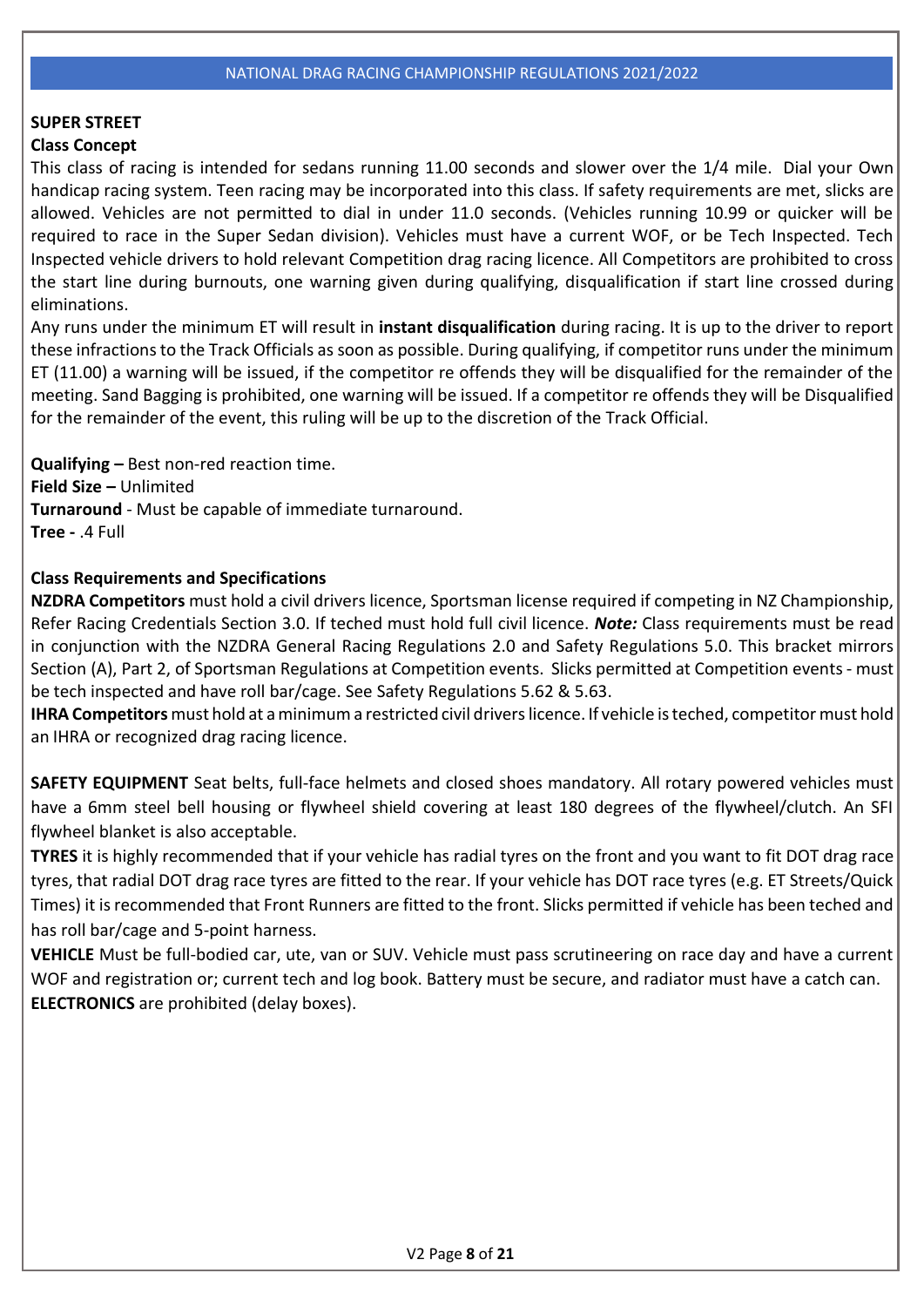# **TEEN RACING (TR)**

**TR is an IHRA class, and as such, Licencing must be conducted at an IHRA sanctioned event.** TR allows youth ages 13 to 17 the opportunity to race in full-bodied street vehicles, with no need to buy a special vehicle. A Co-Driver accompanies the TR on all runs to act as a coach and to join in the fun. The TR program is an inexpensive way for families to get involved in drag racing and another chance for parents to cultivate a close working relationship with their children. All races are conducted over a distance of 1/4 mile with an ET dial-in format and will compete with Super Street.

# **REQUIREMENTS & SPECIFICATIONS**

**CO-DRIVER:** The Co-Driver must be the driver's parent, legal guardian, or adult 25 years of age or older and must hold a valid full civil driver's license for more than two years. The Co-Driver must be seated in the passenger seat of the vehicle any time the Driver is in the driver's seat. Co-Driver must drive the vehicle in the pits, into the staging lanes, and on the return road past the time slip booth.

**DRIVER:** Youth ages 13 to 14 limited to 17.0 seconds or slower, youths 14 to 15 limited to 16.0 seconds or slower, youths 15 to 17 limited to 15.0 seconds or slower (up until they have achieved a restricted civil driver's license) may be licensed to compete in TR. All runs must be made with an approved Co-Driver (see above). A photocopy of every competitor's birth certificate must accompany all license applications. Both the competitor and Co-Driver must sign entry and indemnity forms Vehicle owner must also sign forms if not the Co-Driver.

**LICENCE:** All competitors must be licensed by an **IHRA NZ Track Official, at an IHRA sanctioned event.** The licensing procedure includes Vehicle Orientation, a Basic Driving Test, and a minimum of six approved runs, as follows. An Official or Co-Driver must be in the vehicle at all times. To satisfy Vehicle Orientation requirements, licensee must demonstrate familiarity with all of the vehicle's primary controls such as pedals, steering, shifter, lights, etc. Drivers must perform this orientation test for each vehicle entered in competition. Licensee must complete a Basic Driving Test, demonstrating the ability to start the vehicle, select gears, turn, brake, and stop proficiently.

The Official will make one run with the Licensee as a passenger. This will allow the Official to determine the safety and eligibility of the vehicle per Elapsed Time limits, and orient the Licensee to track fixtures, starting line, timing system, return road, time slip booth, etc. If approved by the official the licensee must make a minimum of three (3) approved runs with the Official as co-driver.

The Licensee must then make a minimum of three (3) approved runs with the assigned Co-Driver, witnessed by the Official. If passed, the Official and Co-Driver sign the driver's licence.

Officials will deny a license to a driver they feel cannot handle the vehicle. Driver may only drive vehicle from the staging lanes and on the track. The Co-Driver must drive the vehicle at all othertimes.

**SAFETY EQUIPMENT** Seat belts, helmets and closed shoes are mandatory for both driver and co-driver. **VEHICLE:** The vehicle must be full-bodied car, truck, van, or SUV. Convertibles, Jeeps, motorcycles and race cars prohibited. Vehicle must pass IHRA NZ scrutineering (a T must be put behind the race number to denote Teen Racing) and a current WOF and registration.

Mufflers and street tyres are mandatory (no ET Streets or Quick Times etc). Electronics prohibited (delay boxes). Any runs under the minimum ET will result in instant **DISQUALIFICATION**.

Sand Bagging is prohibited, one warning will be issued. If a competitor re offends they will be disqualified for the remainder of the event, this ruling will be up to the discretion of the Track Official.

# **LEARNERS LIMITED LICENCE (LLL)**

This is an NZDRA licence category, and as such, licensing must be conducted at an NZDRA sanctioned event. Compulsory for 16 – 18-year old competitors on a learners civil drivers licence who want to run in Super Street, Modified or Modified Bike. Restricted to ET of 13.00 seconds or slower in classes Super Street, Modified and Modified Bike (on a LAMS approved Bike of 300cc or less) only. Must have at least 10 meetings experience in the previous two years in racing as evidenced by production of a logbook when applying for this licence. Learners Limited Licence Application Runs - Compulsory

1. Burnout and half pass

2. Followed by two full, hard passes, completed to the satisfaction of the Area Steward or designatedofficial.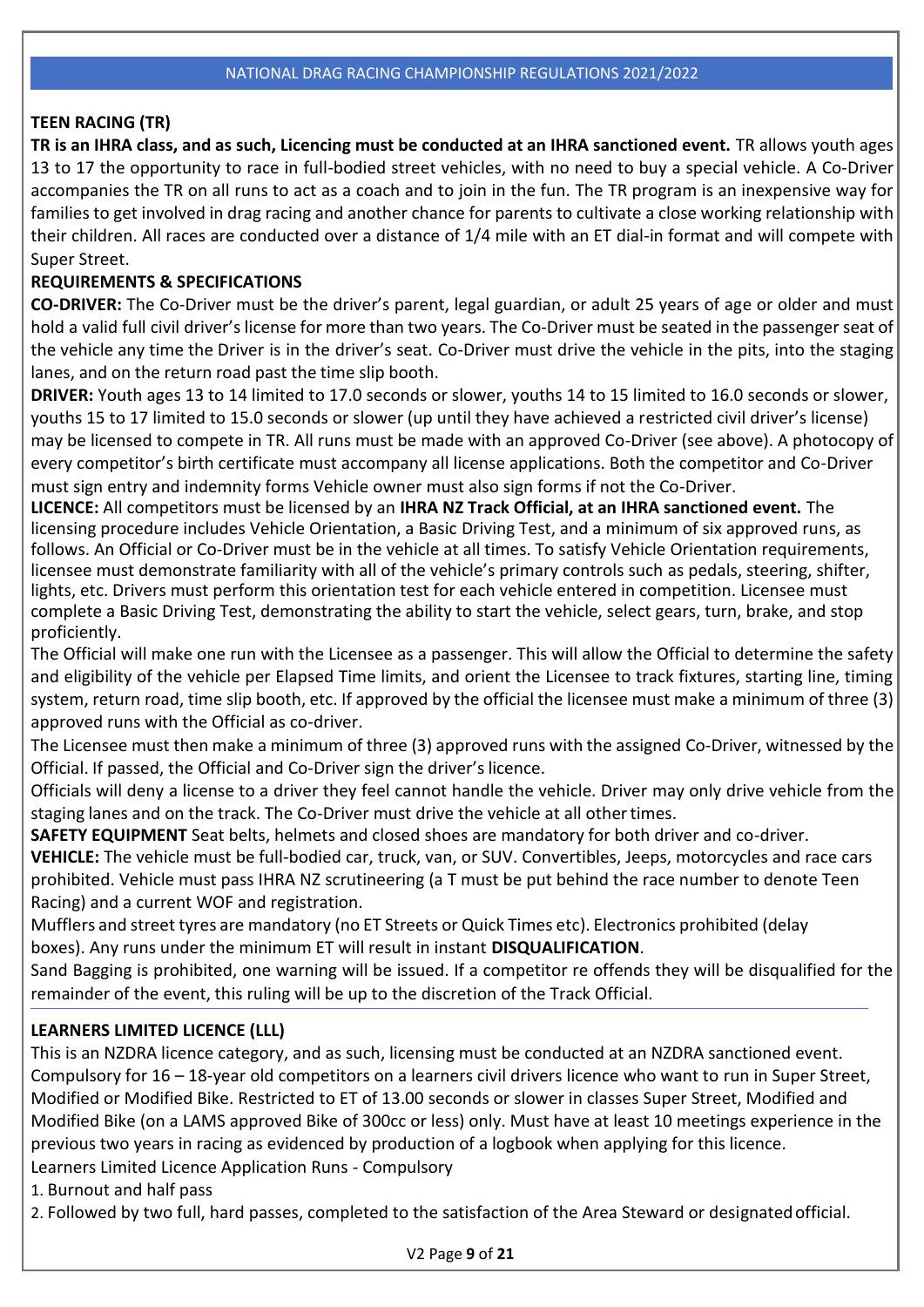# **MODIFIED BIKE**

# **Class Concept**

This category is specifically for all classes of bike (including Cam Am Spyders). Dial your own handicap racing system. Bikes must comply with safety regulations pertaining to the speed of the motorcycle. Bikes must display class designations with their competition number. If numbers allow class can be split into two classes, 10.99 and quicker and 11.00 and slower (at the promoter's discretion).

**Qualifying –** Best non-red reaction time.

**Field Size –** Unlimited

**Turnaround** - Must be capable of 30-minute turnaround, 15 minutes with notification from race control **Tree -** .4 Full

# **REQUIREMENTS AND SPECIFICATIONS**

**See relevant rulebook**

# **SCREAMING EAGLE**

# **Class Concept**

This class of racing is intended for street ridden bikes, which race on a Dial Your Own handicap racing system. Must have a Harley Davidson or Buell based engine, all bikes are to be road bikes with a current WOF and Registration, if running under

10.00 the bike must also have an IHRA NZ or recognized drag racing tech. No wheelie bars or air shifters (electronic assist) permitted.

**Qualifying –** Best non-red reaction time.

**Field Size –** Unlimited

**Turnaround** - Must be capable of 30-minute turnaround, 15 minutes with notification from race control **Tree -** .4 Full

# **REQUIREMENTS & SPECIFICATIONS**

These classregulations must be read in conjunction with the relevant General and Safety Regulations of your governing body. Please see the latest rulebook and check the relevant website for any amendments.

# **LICENCE**

All competitors must hold a minimum of a civil bike rider's licence; under 11.00 must also hold a relevant drag racing licence. Open to all NZDRA and IHRA competitors.

# **SAFETY EQUIPMENT**

As per Modified Bike.

# **MOTORCYLE**

Must have a Harley Davidson or Buell based engine, all bikes are to be road bikes with a current WOF and Registration, No wheelie bars or air shifters (electronic assist) permitted. No slicks allowed.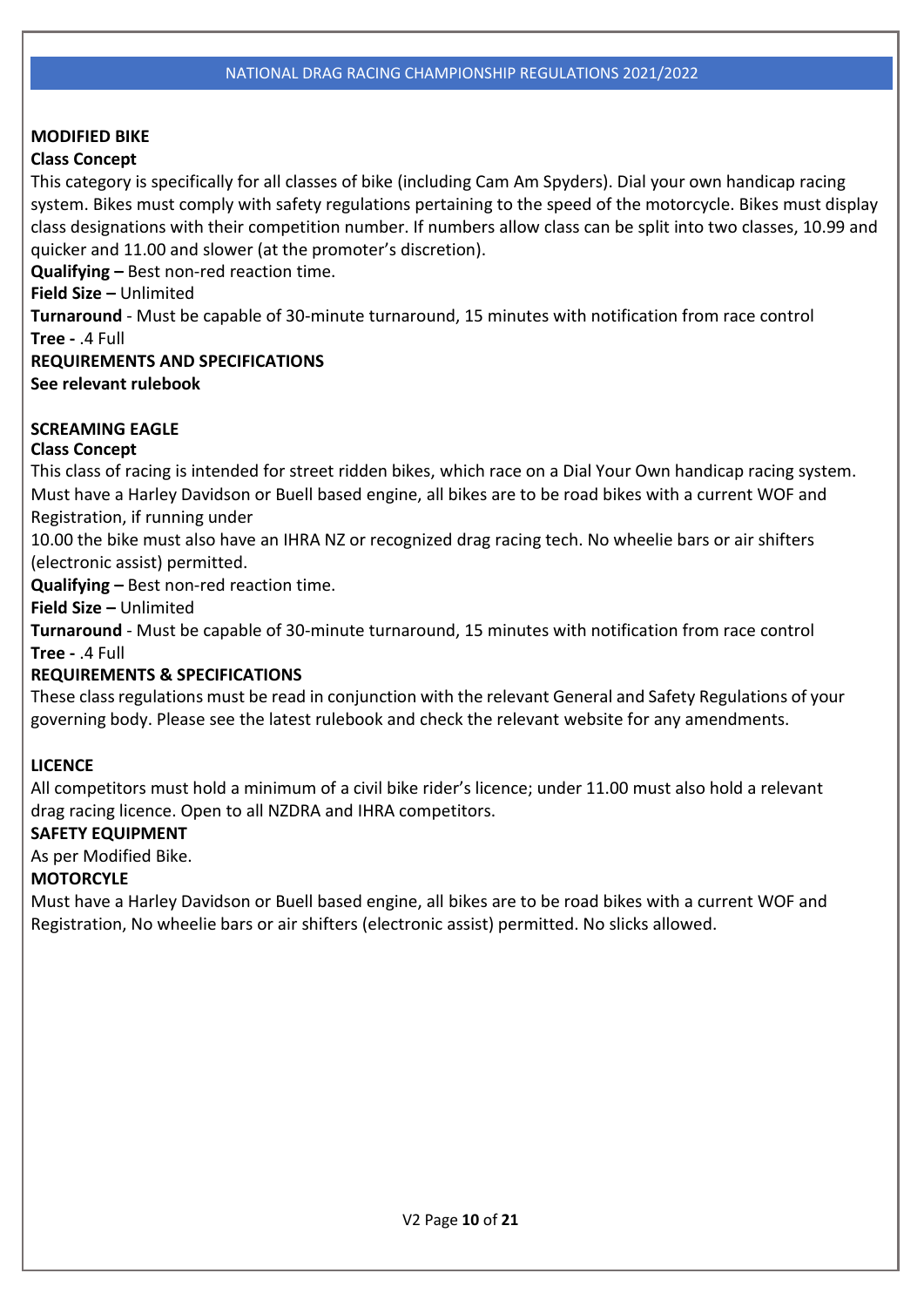# **SUPER SEDAN**

# **Class Concept**

This division caters for a wide range of sedan-based vehicles running on a self-nominated handicap of 10.99 seconds or quicker over the 1/4 mile. Vehicles do not have to run 10.99 or quicker to qualify but cannot dial in slower than 10.99 during eliminations.

**Qualifying –** Best non-red reaction time.

**Field Size –** Unlimited

**Turnaround** - Must be capable of 15-minute turnaround.

**Tree -** .4 Full

**Tow Vehicles –** Permitted if parachute required

# **BURN OUTS**

*Burnout rules apply according to the Sanctioning Body of the Event. Please be aware that vehicles may be prohibited to cross the start line during burn outs, one warning given during qualifying, disqualification if start line crossed during eliminations. This may come into play at any Event, should timing require it. This is up to the discretion of the Race Director.*

# **REQUIREMENTS &**

# **SPECIFICATIONS LICENSE**

All competitors must hold a minimum of a restricted civil driver's licence; and the competitor must hold either an IHRA or NZDRA drag racing licence. Please see relevant rulebook for credentials required.

# **SAFETY EQUIPMENT**

**IHRA Competitors:** For safety requirements please go Safety Regulations section 3.0 and read in conjunction with the Safety Reference Chart.

**NZDRA Competitors:** Class requirements must be read in conjunction with the General Racing Regulations 2.0 and Safety Regulations 5.0

# **VEHICLE**

Must be full-bodied car, ute, van or SUV. Vehicle must not be centre-steer, Pre 35 hot rods must run in Modified. **CLASS AND SAFETY REGULATIONS**

These classregulations must be read in conjunction with the relevant General and Safety Regulations of your governing body. Please see the latest rulebook and check the relevant website for any amendments. Safety regulations are speed/elapsed time related. Vehicles are recommended to follow the Top Street class regulations.

**Note:** Cars must be tech inspected (includes street Reg & WOF cars and those fitted with slicks). **Seating Position** – must be left or right of centerline.

# **MODERN STREET VEHICLES (RUN AS PART OF SUPER SEDAN)**

Currently an IHRA division, this class is designed for vehicles slower than 10.00 seconds, factory manufactured after 01/01/2008, must have current WOF and registration and may compete using standard sedan-based vehicles (and derivatives such as utilities and wagons), no convertible style vehicles permitted. Late model vehicles with a high centre of gravity (such as SUV and vans are not accepted) OEM equipment as minimum, Air bags/ABS must be in working condition if factory fitted. Prohibited modifications include any alterations to structural/floor pan/firewall and wheel tubs. Chassis must be factory stock, vehicle must be teched and driver must hold the relevant IHRA licence. Driver must have all current safety apparel and a fire extinguisher. Must comply with the current IHRA rulebook.

This division can be contested at all Championship Events.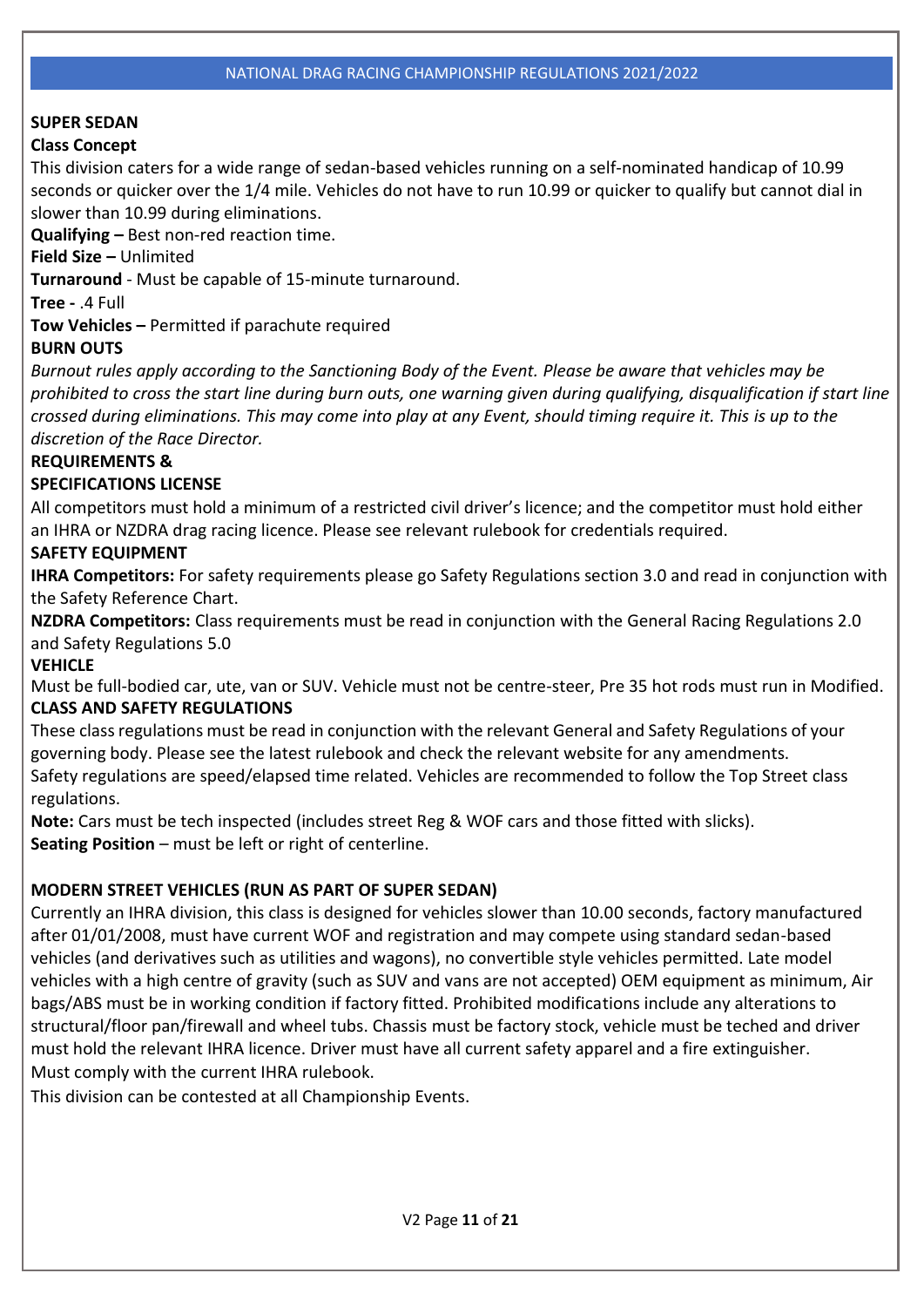# **MODIFIED**

# **Class Concept**

This class of racing is intended for Dragsters, Funny Cars, Altereds and pre 35 hot rods (open wheeled vehicles) with no weight breaks which race on a Dial Your Own handicap racing system.

**Qualifying –** Best non-red reaction time.

**Field Size –** Unlimited

**Turnaround** - Must be capable of 15-minute turnaround.

**Tree -** .4 Full

**Tow Vehicles:** Permitted

# **REQUIREMENTS & SPECIFICATIONS**

These classregulations must be read in conjunction with the relevant General and Safety Regulations of your governing body. Please see the latest rulebook, and check the relevant website for any amendments. **LICENSE**

All competitors must hold a minimum of a restricted civil driver's licence; and the competitor must have an IHRA NZ or

recognized Drag Racing Licence

Cars must display correct abbreviations with their competition number.

**Tow Vehicles:** Permitted See General Racing Regulations 2.22 & 2.27

# **SUPERCHARGED OUTLAW**

# **Class Concept**

# **(Group 3 Division, promoted similar to Group 1)**

This category is specifically for Supercharged, Turbocharged or Nitrous Oxide powered Dragsters, Altereds, Funny Cars, and Sedans running on a maximum dial in of 8.00 and quicker. All vehicles must comply with safety regulations pertaining to type and class of vehicle.

Non-qualifiers from Top Alcohol and Top Doorslammer will be seeded in this field.

**Qualifying –** ET: Fastest to Slowest

**Field Size –** Unlimited

**Turnaround** - Must be capable of 60 minute turnaround from last pairing

**Tree -** .4 Full

**Tow vehicles:** Permitted See General Racing Regulations 2.22 & 2.27.

# **REQUIREMENTS &**

# **SPECIFICATIONS LICENCE**

All competitors must hold a minimum of a restricted civil drivers licence; and the competitor must have an IHRA NZ or NZDRA Unlimited Competition Drag Racing Licence

# **SAFETY EQUIPMENT**

These classregulations must be read in conjunction with the relevant General and Safety Regulations of your governing body. Please see the latest rulebook, and check the relevant website for any amendments.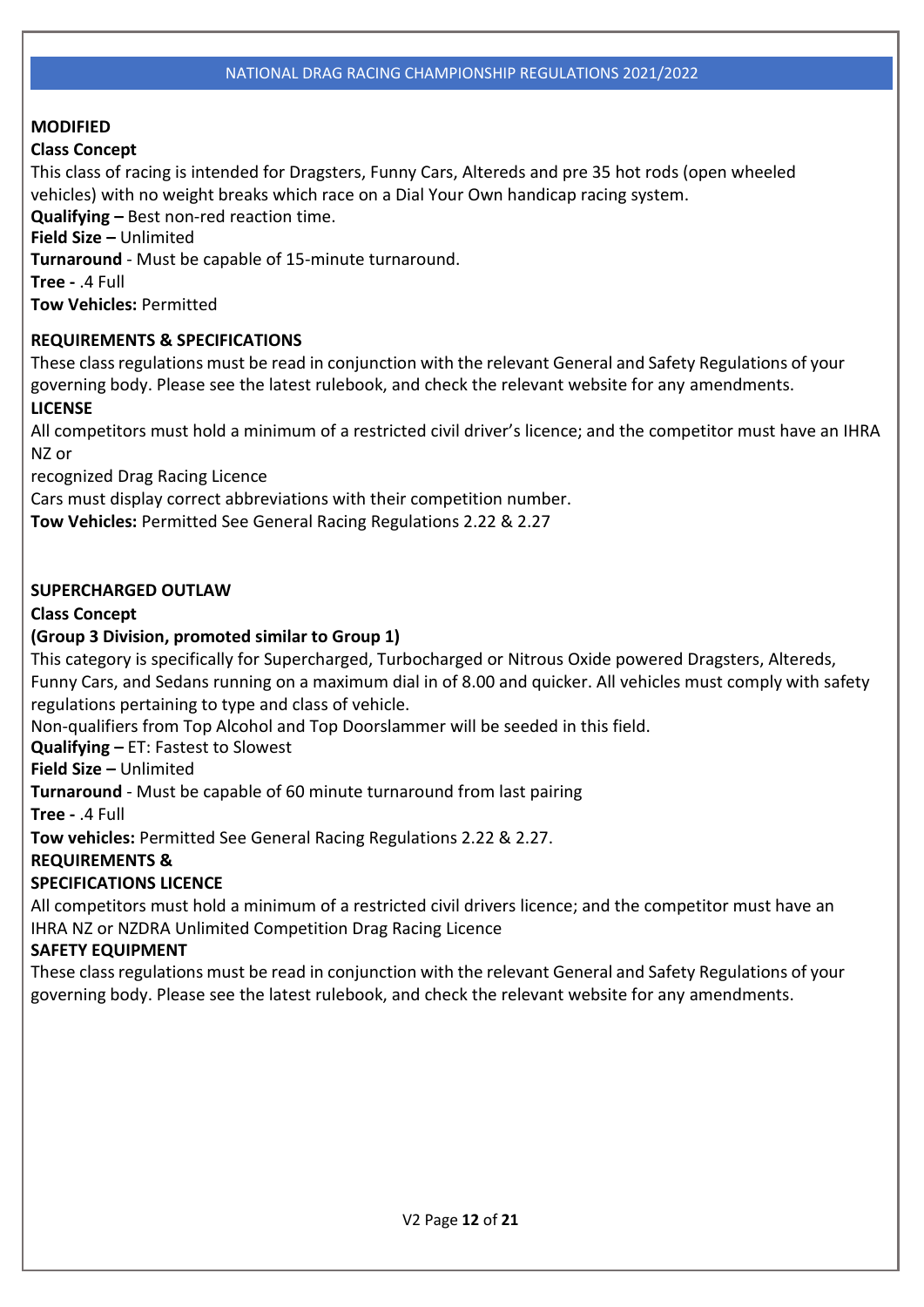# **GROUP TWO**

# **TOP STREET**

# **Class Concept**

This division is restricted to street appearing vehicles, which compete on the NZ National records as an index, must have the appearance of stock type headlight and tail lights in stock location. One operative tail light required.

**Note:** These classregulations must be read in conjunction with the relevant General and Safety Regulations of your governing body. Please see the latest rulebook and check the relevant website for any amendments.

**Qualifying –** Closest to or quicker than index

**Field Size –** Unlimited

**Turnaround** - Must be capable of 45-minute turnaround

**Tree -** .4 Full

**Tow Vehicles:** Permitted

# **CLASS REQUIREMENTS**

**All AA to GG vehicles with EFI will run on their own 'i' index. E.g. CC/TSi. Please note, for this season, the EFI classifications will not be eligible for NZDRA National Records.**

# **LICENCE**

All competitors must hold a minimum of a restricted civil drivers licence; and must hold a relevant Drag Racing Licence.

**Top Street – T/S** Street appearing car with a full race chassis (tube car).

**Modified Street – M/S** Street appearing car with OME body/floor making up part of the integral structure of the chassis.

# **Weight Break Adjustments**

**IHRA -** OEM type automatics and conventional clutched manual transmissions e.g. Turbo 400, Powerglide, Muncie, C4/C6, Top Loader, T5/T6, Torqueflite equipped vehicles may weigh 90kgs less for class (after-market planetary type and race manuals e.g. B&J, Lenco drive, Liberty and G Force not eligible).

# **Weight Break Adjustments –**

**NZDRA -** OEM\* type automatics and conventional clutched manual transmissions e.g. Turbo 400, Powerglide, Muncie, C4/C6, top loader, T5/T6, Torqueflite equipped vehicles may weigh 90kgs lessfor class(aftermarket planetary-type and race manuals

e.g. B&J, Lenco drive, Bruno drive, Liberty and G Force not eligible).

Vehicles may weight 50kg less for class regardless of what fuel type they use.

\* OEM means 'original equipment manufacturer', a producer of mass production vehicles available to the general public. Components accepted as OEM include those from the manufacturers' suppliers; where they were originally fitted on the production line, or by a factory dealer or agent. OEM type automatic transmissions means automotive type automatic transmissions using original or aftermarket replacement case/housing and torque converter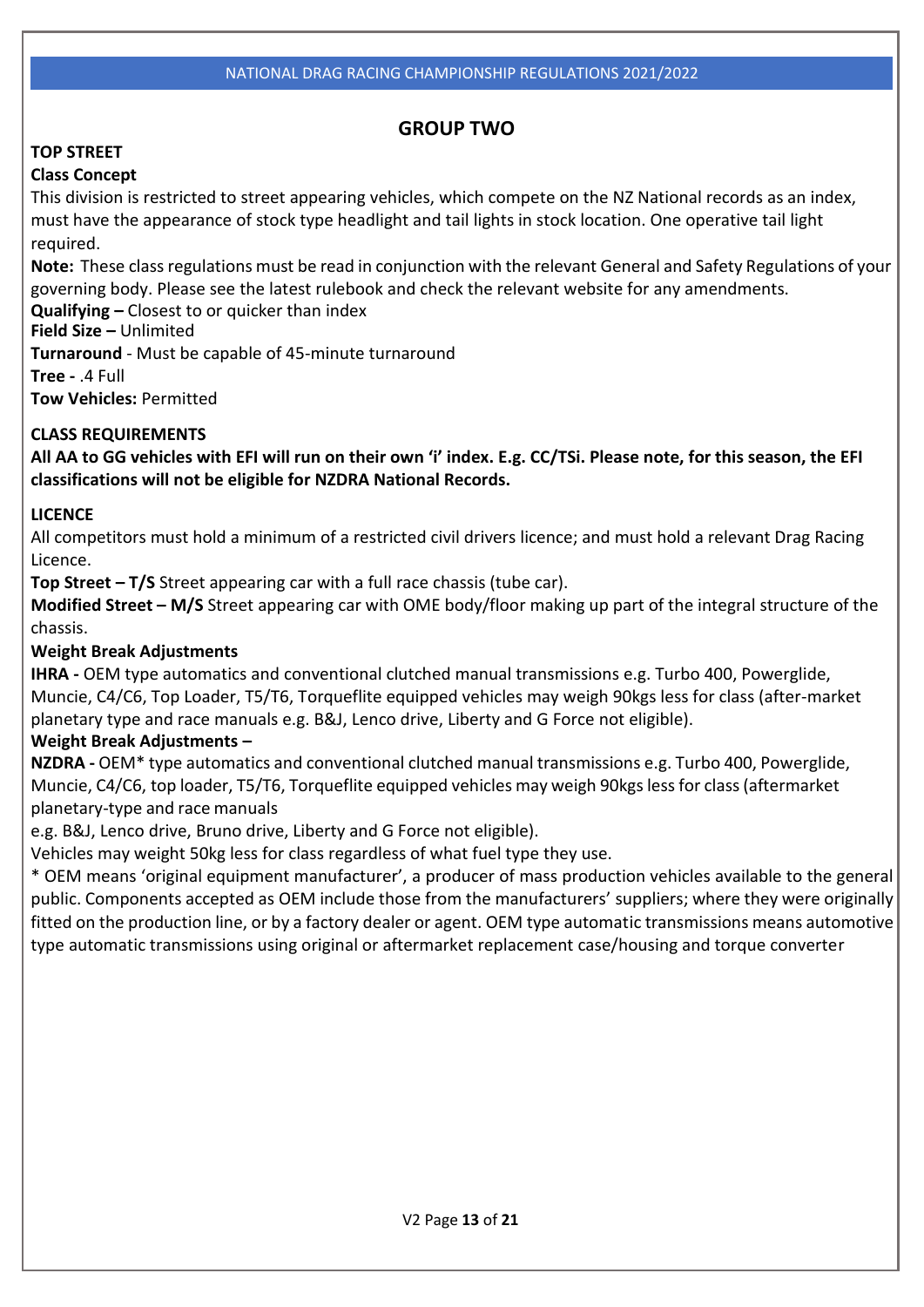# **WEIGHT BREAKS**

T/D As per T/D class requirements. Index based on T/D national record. XX/TS XX/MS 85kgs to 124kgs per litre supercharged XX/TSi XX/MSi 85kgs to 124kgs per litre supercharged EFI X/TS X/MS 85kgs to 124kgs per litre naturally aspirated AA/TS AA/MS 125kgs to 154kgs per litre supercharged AA/TSi AA/MSi 125kgs to 154kgs per litre supercharged EFI A/TS A/MS 125kgs to 154kgs per litre naturally aspirated BB/TS BB/MS 155kgs to 184kgs per litre supercharged BB/TSi BB/MSi 155kgs to 184kgs per litre supercharged EFI B/TS B/MS 155kgs to 184kgs per litre naturally aspirated CC/TS CC/MS 185kgs to 209kgs per litre supercharged CC/TSi CC/MSi 185kgs to 209kgs per litre supercharged EFI C/TS C/MS 185kgs to 209kgs per litre naturally aspirated DD/TS DD/MS 210kgs to 234kgs per litre supercharged DD/TSi DD/MSi 210kgs to 234kgs per litre supercharged EFI D/TS D/MS 210kgs to 234kgs per litre naturally aspirated EE/TS EE/MS 235kgs to 254kgs per litre supercharged EE/TSi EE/MSi 235kgs to 254kgs per litre supercharged EFI E/TS E/MS 235kgs to 254kgs per litre naturally aspirated FF/TS FF/MS 255kgs to 254kgs per litre supercharged FF/TSi FF/MSi 255kgs to 254kgs per litre supercharged EFI F/TS F/MS 255kgs to 274kgs per litre naturally aspirated GG/TS GG/MS 275kgs or more per litre V8s supercharged GG/TSi GG/MSi 275kgs or more per litre V8s supercharged EFI G/TS G/MS 275kgs or more per litre V8s naturally aspirated HH/TS HH/MS Restricted to six cylinders or less. 300kgs or more per litre supercharged two valve engines or 400kgs or more where more than two valves per cylinder are used. H/TS H/MS Restricted to six cylinders or less. 300kgs or more per litre naturally aspirated two valve engines or 400kgs or more where more than two valves per cylinder are used. RR/TS RR/MS 450kgs or more per litre supercharged / turbocharged rotary engines only. R/TS R/MS 450kgs or more per litre normally aspirated rotary engines only.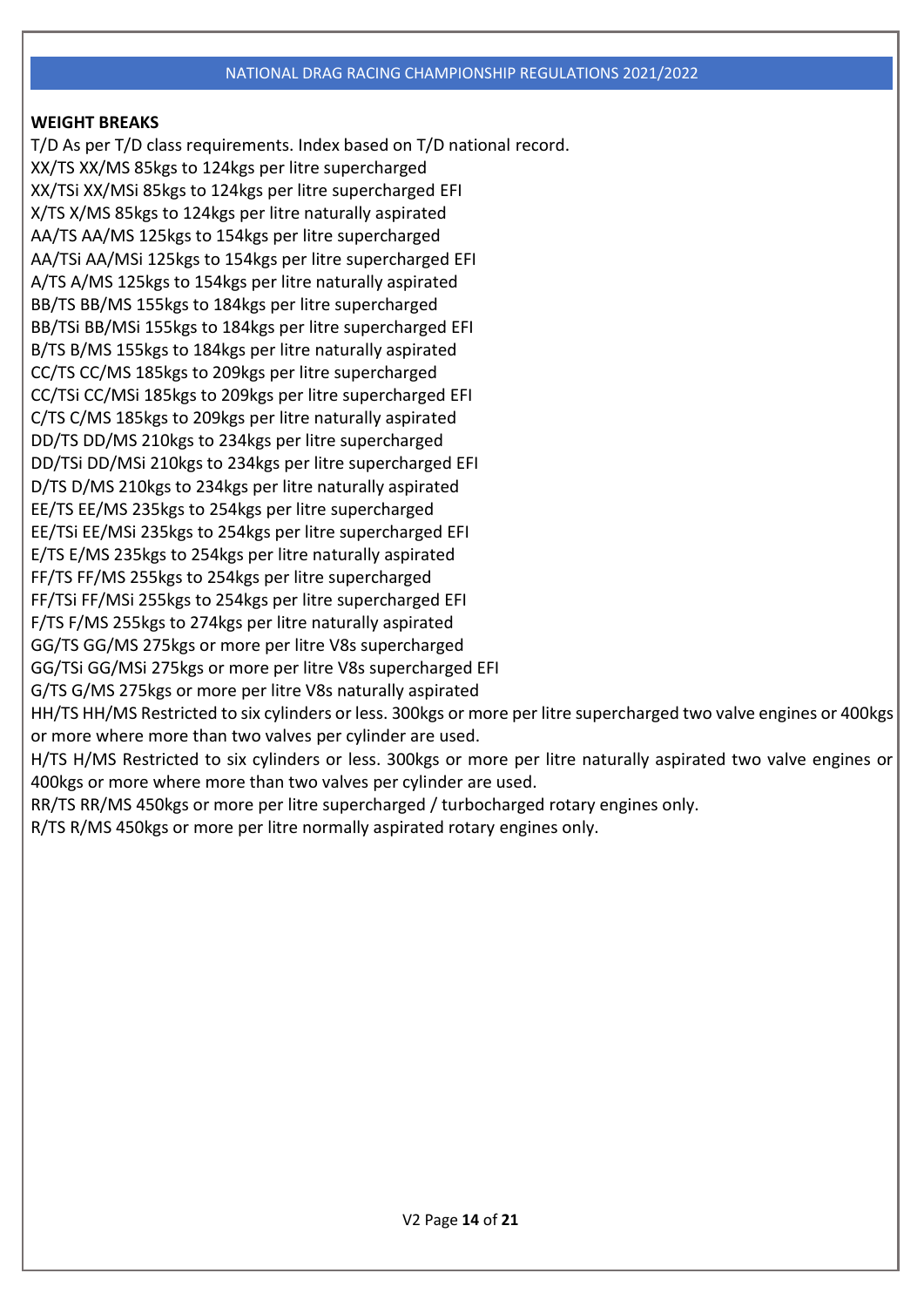**SPORT COMPACT Note (Not running this class for 2021 / 2022 season due to lack of numbers, will be reviewed for next season), Cars will be moved into Top Street and may carry your sport compact index with you.**

**Class Concept:** this division is restricted to 4, 6 and Rotary powered sedan vehicles, which compete on the NZ National records as an index. Any type of fuel injection/carburetor permitted. Must have the appearance of stock type headlight and taillights in stock location. One operative taillight required.

**Note:** These classregulations must be read in conjunction with the relevant General and Safety Regulations of your governing body. Please see the latest rulebook and check the relevant website for any amendments. **LICENCE**

All competitors must hold a minimum of a restricted civil drivers licence; and must hold a relevant Drag Racing Licence.

**Qualifying** - Closest to or quicker than index.

**Field Size -** Unlimited

**Turn Around -** 45-minutes timed from last pairing.

**Tree -** .4 Full

**Tow Vehicles –** Permitted

# **CLASS REQUIREMENTS**

**Pro Import – P/I** Naturally Aspirated, Turbo-charged, Nitrous Oxide or Super Charged engine's only, (maximum 2 power adders allowed) in a full tube chassis in Two wheel drive or four wheel drive. Any automotive production type 4 cylinder, 6 cylinder or Rotary engine. Minimum weight breaks based on engine size/capacity. **Sport Mod – S/M** Naturally Aspirated, Turbo-charged, Nitrous Oxide or Super Charged engine's only, (maximum 2 power adders only). Back halved cars not permitted, must have standard OME floor pan with Two Wheel Drive or Four Wheel Drive. Any production type automotive 4 cylinder, 6 cylinder or Rotary engine. Minimum weight based on engine power adder combination. The following restrictions – front upper & lower frame mounting point for strut assemblies must be in factory location. Two Wheel Drive limited to 9" wide slicks / DOT tyres maximum 28 inch diameter. Four Wheel Drive

limited to 8.0" wide slicks / DOT tyres.

**Street Import – ST/I** same as the Sport Mod rules with these extra restrictions: Must retain OEM transmission cases, however dog gear sets (performance gear sets) inside OEM transmission cases permitted. Clutch must be used to shift gear. Rear tyres limited to 9-inch-wide & maximum 24.5 inch diameter.

Sport Compact is restricted to 4, 6, and Rotary powered vehicles with the emphasis on small engine technology. It is intended that the Pro Import Class will be the leading class of Sport Compact drag racing.

Sport Mod is the intermediate class of Sport

Compact. Street Import is the introductory class of

Sport Compact.

**Note-** Class requirements must be read in conjunction with the General Racing Regulations 2.0 and Safety Regulations 5.0.

**Pro Import – P/I** will consist of: Full tube Chassis RWD or 4WD. Turbo-charged, Supercharged or Nitrous injected engine's only, (maximum 2 power adders). Any automotive 4 cylinder, 6 cylinder or Rotary engine. Minimum weight based on engine power adder combination. Any motor chassis combination (including front wheel drive).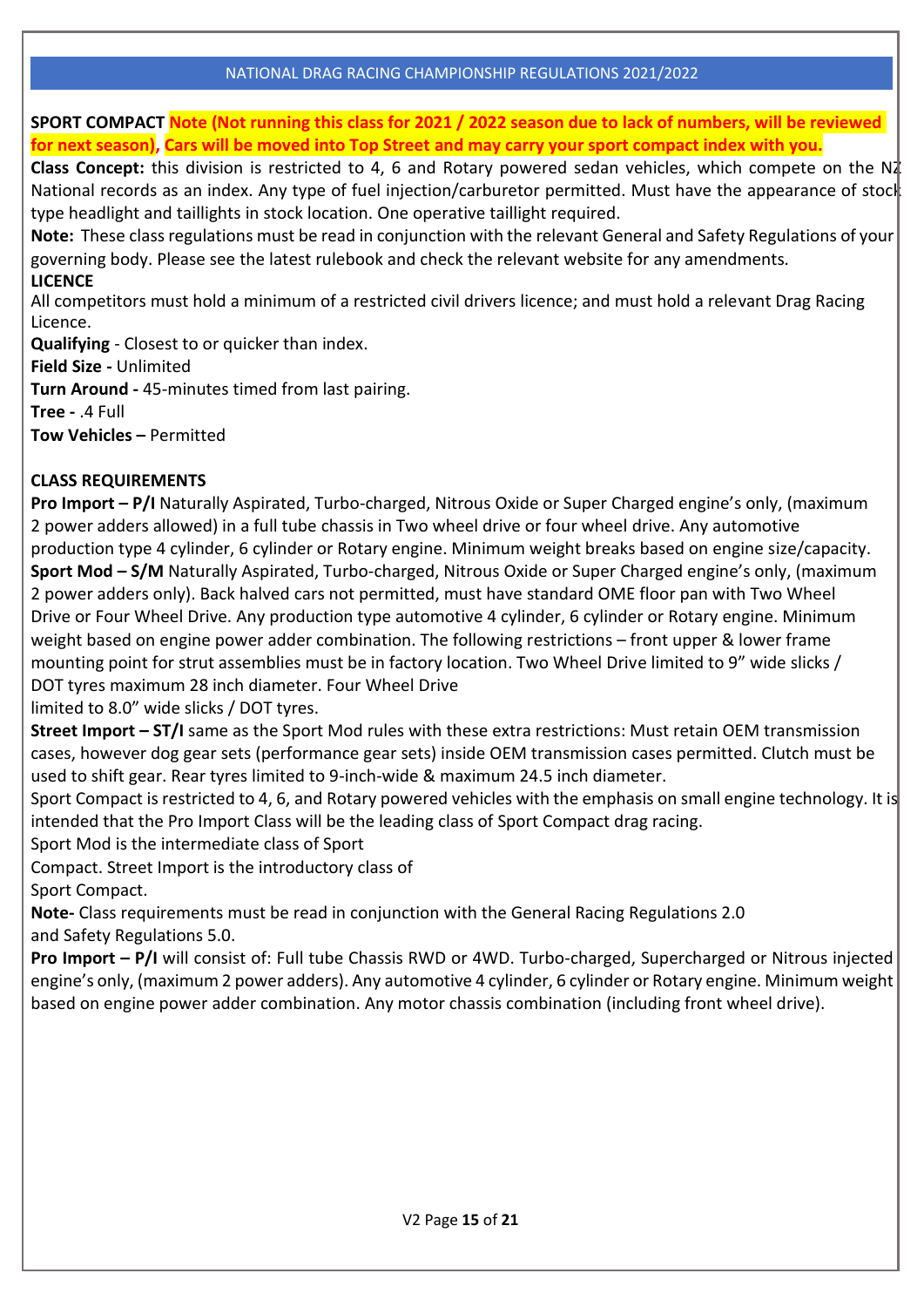**Sport Mod – S/M** will consist of: Standard floor-pan (back halved cars not permitted) RWD or 4WD, Turbo-charged, Supercharged or Nitrous injected engine's only, (maximum 2 power adders). Any automotive 4 cylinder, 6 cylinder or Rotary engine. Minimum weight based on engine power adder combination. Any motor chassis combination (including front wheel drive).

Sport Mod will also have the following restrictions as stated in class regulations:

**Front frame:** Upper & lower mounting point for strut assemblies must be in factory location, spring platforms may be modified.

**Tyre limits**: RWD limited to 9 inch wide slicks / DOT tyres no more than 28 inch high. 4WD limited to 8.0" wide slicks *(*All tread width measurement) or any size DOT tyres with WOF legal tread.

**Street Import – ST/I** Will follow the Sport Mod rules with the following restrictions: OEM transmissions only, no dog gears or performance gear sets permitted (Clutch must be used to shift gear). Rear tyres limited to 9 inch wide and no more than 24.5 inch high or any size DOT tyres with WOF legal tread.

# **Minimum Weights - Pro Import – P/I**

P/I – A 4 rotor 1090Kg. 2 power adders allowed, no weight penalty.

P/I – B 3 rotor 998Kg. 2 power adders allowed, no weight penalty.

P/I – C 2 rotor 885Kg. 2 power adders allowed, no weight penalty.

P/I – D 6 cylinder or 4 cylinder over 3 litre 1090Kg. 2 power adders allowed, no weight penalty.

P/I – E 4 Cylinder under 3 litre 885Kg. 2 power adders allowed, no weight penalty.

Note – All weights include driver

# **Minimum Weights - Sport Mod – S/M**

S/M – B 3 rotor 1100Kg. For second power adder add 90 Kg.

S/M – C 2 rotor 950Kg. For second power adder add 50 Kg.

S/M – D All 6 cylinder or 4 cylinder over 3 litre 1160Kg. For second power adder add 90 Kg.

S/M – E 4 Cylinder under 3 litre 950Kg. For second power adder add 50 Kg.

Note- All weights include driver

# **Minimum Weights – Street Import – ST/I**

ST/I – B 3 rotor 1050Kg. For second power adder add 90 Kg.

ST/I – C 2 rotor 900Kg. For second power adder add 50 Kg.

ST/I – D All 6 cylinder or 4 cylinder over 3 litre 1110Kg. For second power adder add 90 Kg.

ST/I – E 4 Cylinder under 3 litre 900Kg. For second power adder add 50 Kg.

# **Note- All weights include driver**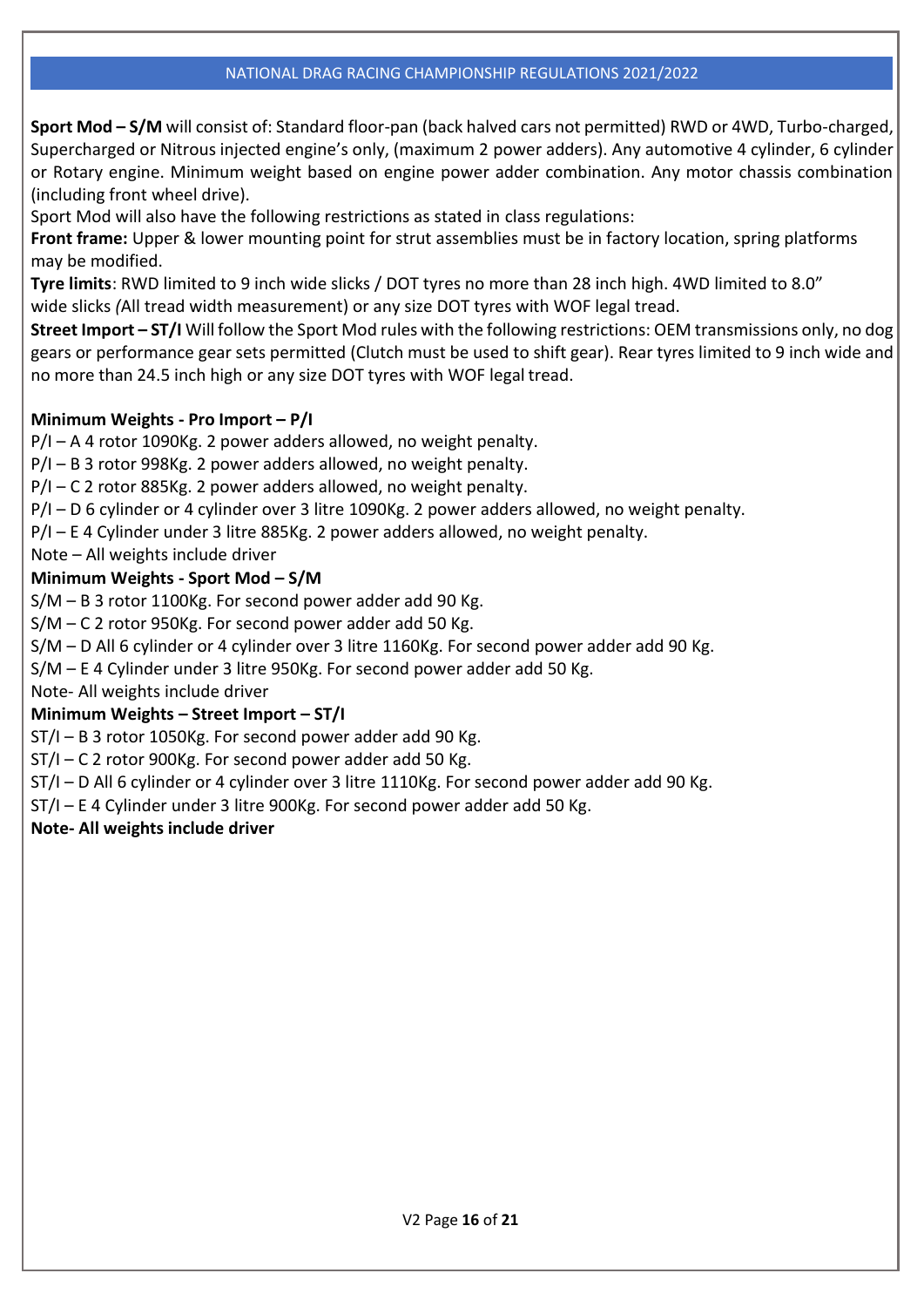#### **COMPETITION ELIMINATOR**

**Class Concept:** This Division is for Altereds, Funny Cars, and Dragsters, designed specifically for drag racing. **All AA to EE vehicles with EFI will run on their own i index. E.g. AA/FCi - Please note, for this season, the EFI classifications will not be eligible for NZDRA National Records.**

#### **CLASS REQUIREMENTS**

**Note:** These classregulations must be read in conjunction with the relevant General and Safety Regulations of your governing body. Please see the latest rulebook and check the relevant website for any amendments. **LICENCE:** All competitors must hold a minimum of a restricted civil drivers licence; and must hold a relevant Drag Racing Licence. **Qualifying** – Closest to or quicker than index. **Field –** Unlimited **Tree -** .4 Pro **Turnaround –** 45-minute turnaround timed from the last pairing **Tow vehicle -** Permitted **WEIGHT BREAKS Minimum weight in A/-, AA/-, B/-, and BB/- classes is 600 kg, all others 475 kg.** AA/A 125 kgs or less per litre supercharged AA/Ai 125 kgs or less per litre supercharged EFI A/A 125 kgs or less per litre naturally aspirated BB/A 126 kgs to 155 kgs per litre supercharged BB/Ai 126 kgs to 155 kgs per litre supercharged EFI B/A 126 kgs to 155 kgs per naturally aspirated CC/A 156 kgs to 184 kgs per litre supercharged CC/Ai 156 kgs to 184 kgs per litre supercharged EFI C/A 156 kgs to 184 kgs per litre naturally aspirated DD/A 185 kgs to 214 kgs per litre supercharged DD/Ai 185 kgs to 214 kgs per litre supercharged EFI D/A 185 kgs to 214 kgs per litre naturally aspirated EE/A 215 kgs or more per litre supercharged EE/Ai 215 kgs or more per litre supercharged EFI E/A 215 kgs or more per litre naturally aspirated AA/D 125 kgs or less per litre supercharged AA/Di 125 kgs or less per litre supercharged A/D 125 kgs or less per litre naturally aspirated BB/D 126 kgs to 155 kgs per litre supercharged BB/Di 126 kgs to 155 kgs per litre supercharged B/D 126 kgs to 155 kgs per litre naturally aspirated CC/D 156 kgs to 184 kgs per litre supercharged CC/Di 156 kgs to 184 kgs per litre supercharged C/D 156 kgs to 184 kgs per litre naturally aspirated DD/D 185 kgs to 214 kgs per litre supercharged DD/Di 185 kgs to 214 kgs per litre supercharged D/D 185 kgs to 214 kgs per litre naturally aspirated EE/D 215 kgs or more per litre supercharged EE/Di 215 kgs or more per litre supercharged E/D 215 kgs or more per litre naturally aspirated RRR/D Supercharged/ turbo 20B Rotary RR/D Supercharged/ turbo 13B Rotary R/D Normally aspirated Rotary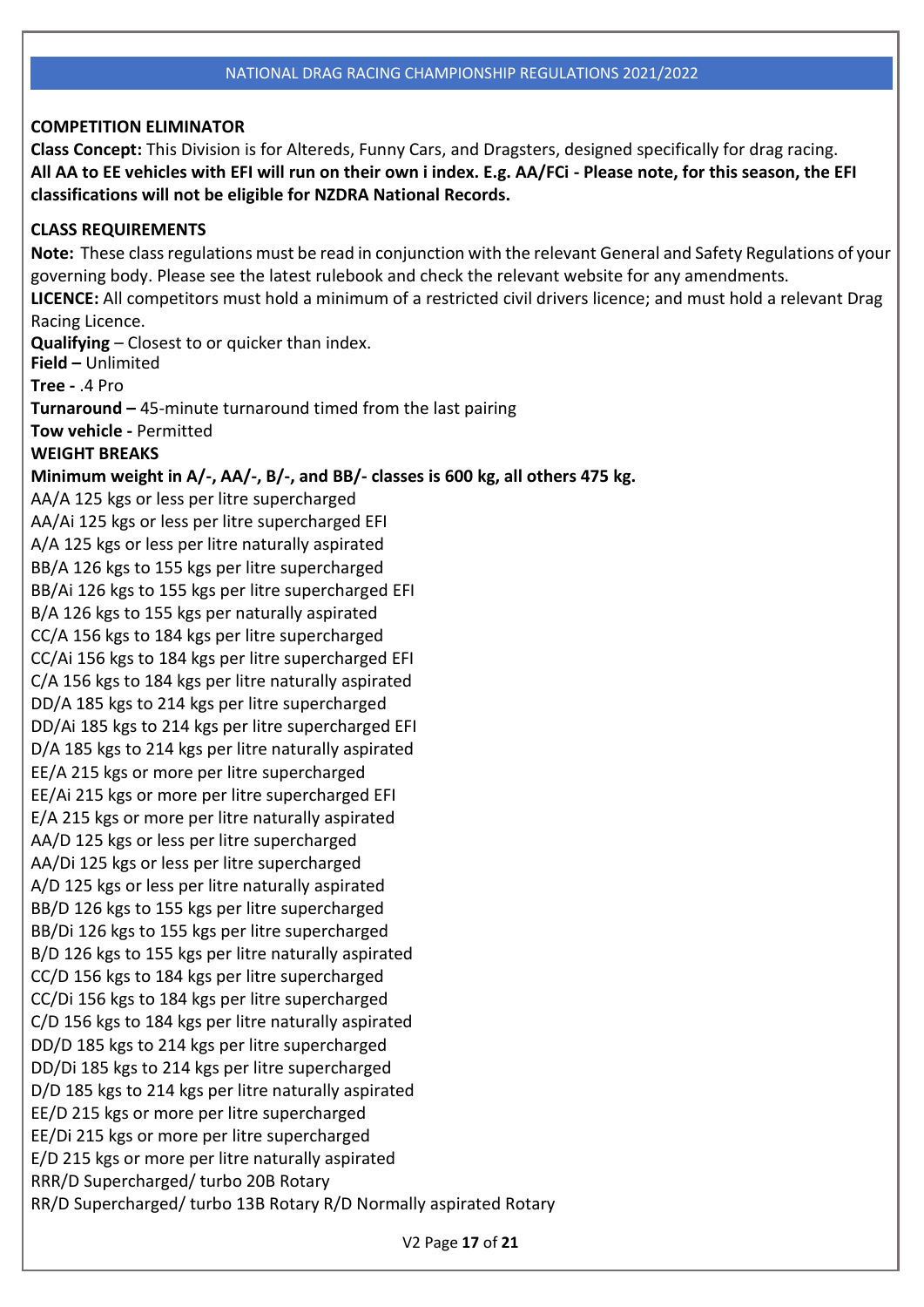AA/FND Supercharged, Nitro fuelled Flat head dragster. AA/ND Nostalgia supercharged alcohol Flat head dragster. A /ND Nostalgia naturally aspirated Flat head dragster.

# **COMPETITION BIKE**

**CLASS CONCEPT:** All motorcycles either specifically built or modified for drag racing, road racing motorcycles, road racing motorcycles with modified frames, factory built for drag racing or with any modifications to frame will run in this category.

**Note:** These classregulations must be read in conjunction with the relevant General and Safety Regulations of your governing body. Please see the latest rulebook and check the relevant website for any amendments.

**Note: NZDRA riders** that are classified as A/DB, AA/DB, A/AB, AA/AB must also have the corresponding AA1, AA2, AA3, A1, A2, A3 classification. For the purposes of indexes, you will be split into the AA1, A1 etc. classifications, for the purposes of an NZDRA National Record, should you adhere to NZDRA's rulebook, the record will be set for AA/DB, A/DB, A/AB, AA/AB. You must have both recorded in your logbook by your tech inspector.

**Qualifying -** Closest to or quicker than index **Field Size –** Sixteen bike field **Turnaround** –45-minute turnaround timed from last pairing **Tree -** .4 Full **Tow Vehicle –** Permitted

# **CLASSES**

# **Drag Bike**

AA1/DB: 1500cc and over super charged AA2/DB: 1250=>1499cc super charged AA3/DB: 1000=>1249cc super charged A1/DB: 1500cc and over naturally aspirated A2/DB: 1250=>1499cc naturally aspirated A3/DB: 1000=> naturally aspirated BB/DB 750 cc to 999 cc supercharged B/DB 750 cc to 999 cc naturally aspirated CC/DB 240 cc to 749 cc supercharged C/DB 240 cc to 749 cc naturally aspirated D/DB 250 cc to 499 cc naturally aspirated OEM barrel may be bored to standard manufacturer piston oversize without class change from original cc rating.

**NOTES:** D/DB can be run on a provisional civilian learner motorcycle licence in conjunction with an Unlimited Competition licence if the rider has had two years' experience riding in Junior Dragbike. If this competitor is under 18 years-old then a parent/guardian must hold an Associate membership and are also required to co-sign entry indemnity forms.

Other index classes (with their own class regulations) will be run with drag bike (-/DB), under the term Competition Bike. these are sport bike (-/SB), V-Rod Destroyer (VRD), push rod competition bike (-/PCB), and altered bike (-/AB).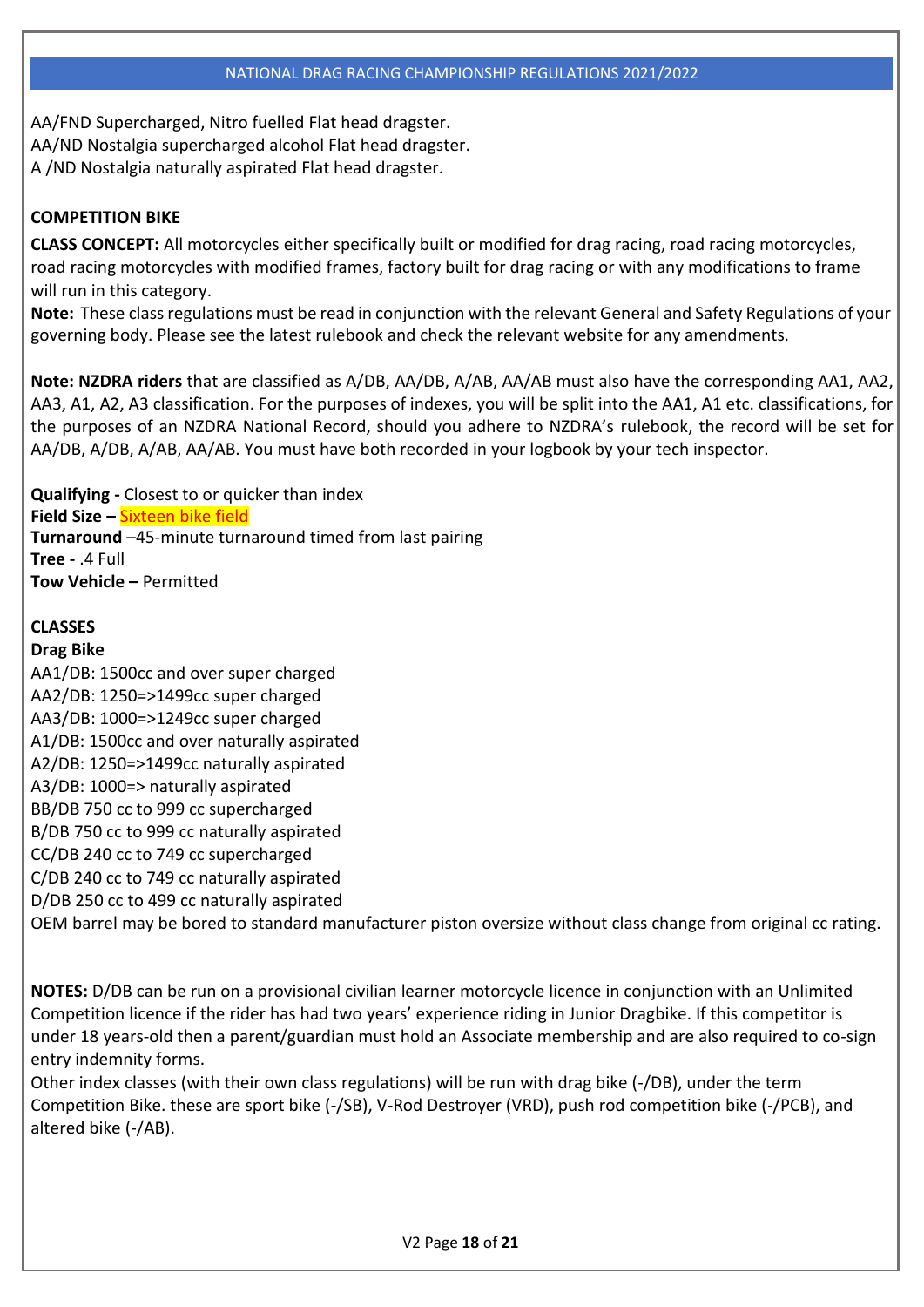# **Push Rod Competition Bike (-/PCB)**

AA/PCB: Over 125ci (2048cc) supercharged A/PCB: Over 125ci (2048cc) naturally aspirated BB/PCB: 100ci (1639cc) – 125ci (2048cc) supercharged B/PCB: 100ci (1639cc) – 125ci (2048cc) naturally aspirated CC/PCB: 55ci (901cc) - 100ci (1639cc) supercharged C/PCB: 55ci (901cc) - 100ci (1639cc) naturally aspirated DD/PCB: Up to and incl 55ci (901cc) supercharged D/PCB: Up to and incl 55ci (901cc) naturally aspirated OEM barrel may be bored to standard manufacturer piston oversize without class change from original cc rating.

# **Altered Bike (-/AB)**

AA1/AB: 1500cc and over supercharged AA2/AB: 1250=>1499cc supercharged AA3/AB: 1000=>1249cc supercharged A1/AB: 1500cc and over naturally aspirated A2/AB: 1250=>1499cc. naturally aspirated A3/AB: 1000=>1249cc. naturally aspirated BB/AB: 750=>999cc supercharged B/AB: 750=>999cc. naturally aspirated CC/AB: 600=>749cc supercharged C/AB: 600=>749cc. naturally aspirated DD/AB: <600cc supercharged D/AB: <600cc. naturally aspirated

**Note:** Motorcycles with only a one, or two, cylinder engine, can have an additional 40% cubic capacity, therefore they would be allowed up to  $1048.6c$  for 'C' classification, 1399cc for 'B' classification.

# **SPORT BIKE (-/SB)**

This section is for naturally aspirated production sports motorcycles as supplied by the manufacturer. They may be modified to the limits described in the class requirements but must retain a stock appearance. **Note:** Class requirements must be read in conjunction with the General Racing Regulations 2.0 and Bike Safety Regulations 6.0.

# **Classes**

A/SB 1000cc and over B/SB 650cc to 999cc C/SB 240cc to 649cc

# **V-ROD DESTROYER (-VRD)**

Reserved for Harley Davidson V-Rod, 60°, overhead cam, water-cooled, V-Twin cylinder configuration motorcycle models produced as a purpose-built vehicle (VRXSE) Screamin' Eagle V-Rod Destroyer. **Note:** Class requirements must be read in conjunction with the General Racing Regulations 2.0 and Bike Safety Regulations 6.0.

**Designation**: Bike number/VRD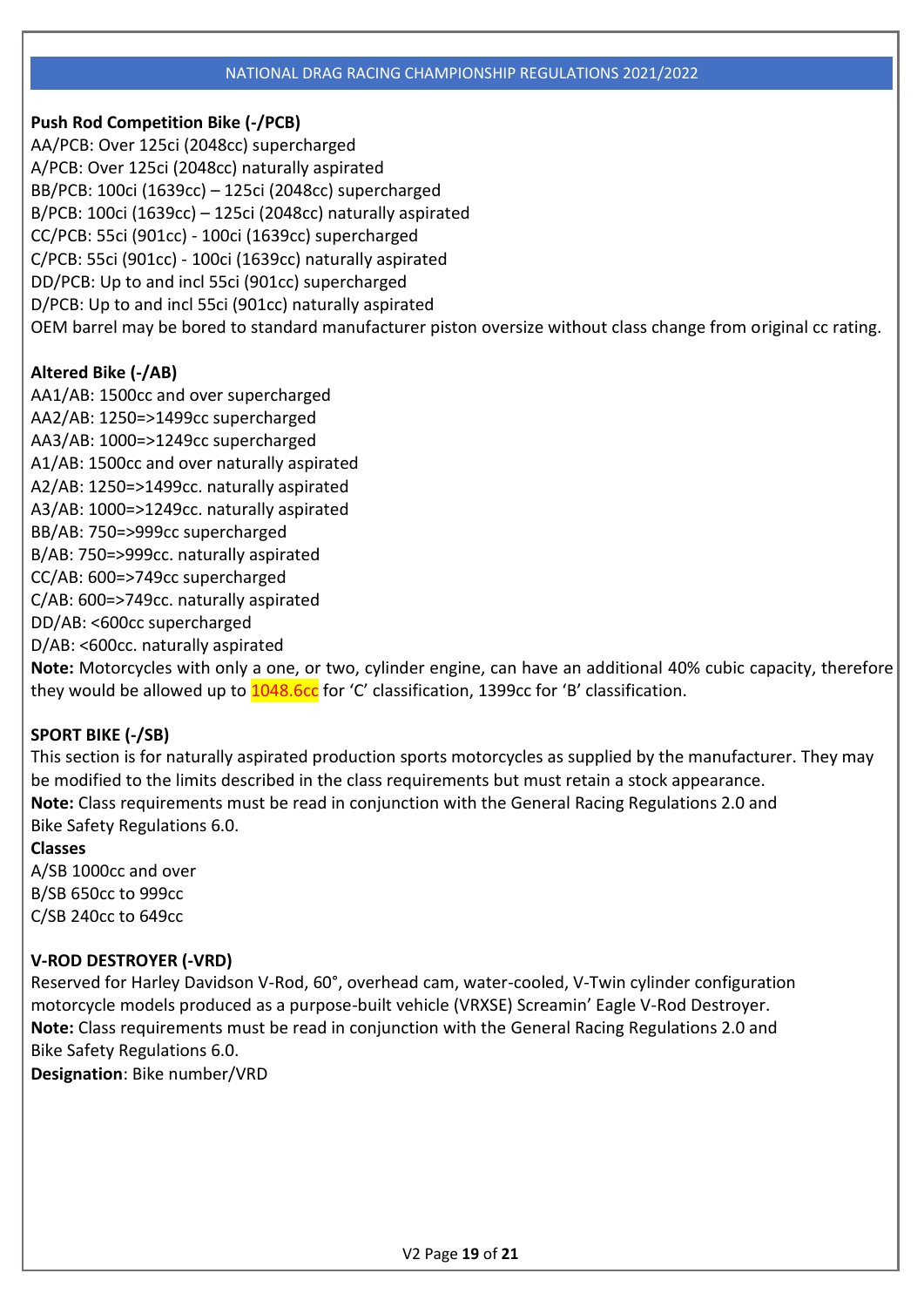#### **GROUP ONE**

# **TOP DOORSLAMMER**

**CLASS CONCEPT -** Top Doorslammer is intended for the ultimate in Mechanically Supercharged, Nitrous Oxide, or Turbocharged vehicles retaining the appearance of full-bodied street cars with opening doors. **Note:** These class regulations must be read in conjunction with the relevant Rules, General and Safety Regulations of your governing body. Please see the latest rulebook and check the relevant website for any amendments. **Qualifying** - Based on ET – quickest to slowest **Field size** – 8 car field **Tree -** .4 Pro Tree **Turnaround -** 60 minutes timed from last pairing **Tow Vehicle –** Permitted **Racing Type –** Heads up **Licence –** Relevant NZDRA or IHRA racing licence, and civil drivers licence required

# **TOP ALCOHOL**

**CLASS CONCEPT** - This class incorporates the elite in supercharged dragsters, funny cars and altered vehicles built especially for the sole purpose of drag racing. **Note:** These classregulations must be read in conjunction with the relevant General and Safety Regulations of your governing body. Please see the latest rulebook and check the relevant website for any amendments. **Qualifying** - Based on ET – quickest to slowest **Field size** – 8 car field **Tree -** .4 Pro Tree **Turnaround -** 60 minutes timed from last pairing **Tow Vehicle –** Permitted **Racing Type –** Heads up **Licence –** Relevant NZDRA or IHRA racing licence, and civil drivers licence required

# **TOP ALCOHOL CLASSIFICATIONS**

**DRAGSTER – TA/D ALTERED – TA/A FUNNY CAR – TA/FC**

**FUEL DRAGSTER A/FD** – Nitro injected engines only 138.40 or more kg/litre (5.00 or more lb's/cu in) Min weight 975kg Min Displacement 410 cu in (6.7L) Max Displacement 456 cu in (7.47L) Maximum Nitromethane content 94% All Fuels other than nitromethane and methanol prohibited. Minimum fuel temperature when car is outside pit space is 40 degrees Fahrenheit Fuel tank and line up to pump may be insulated.